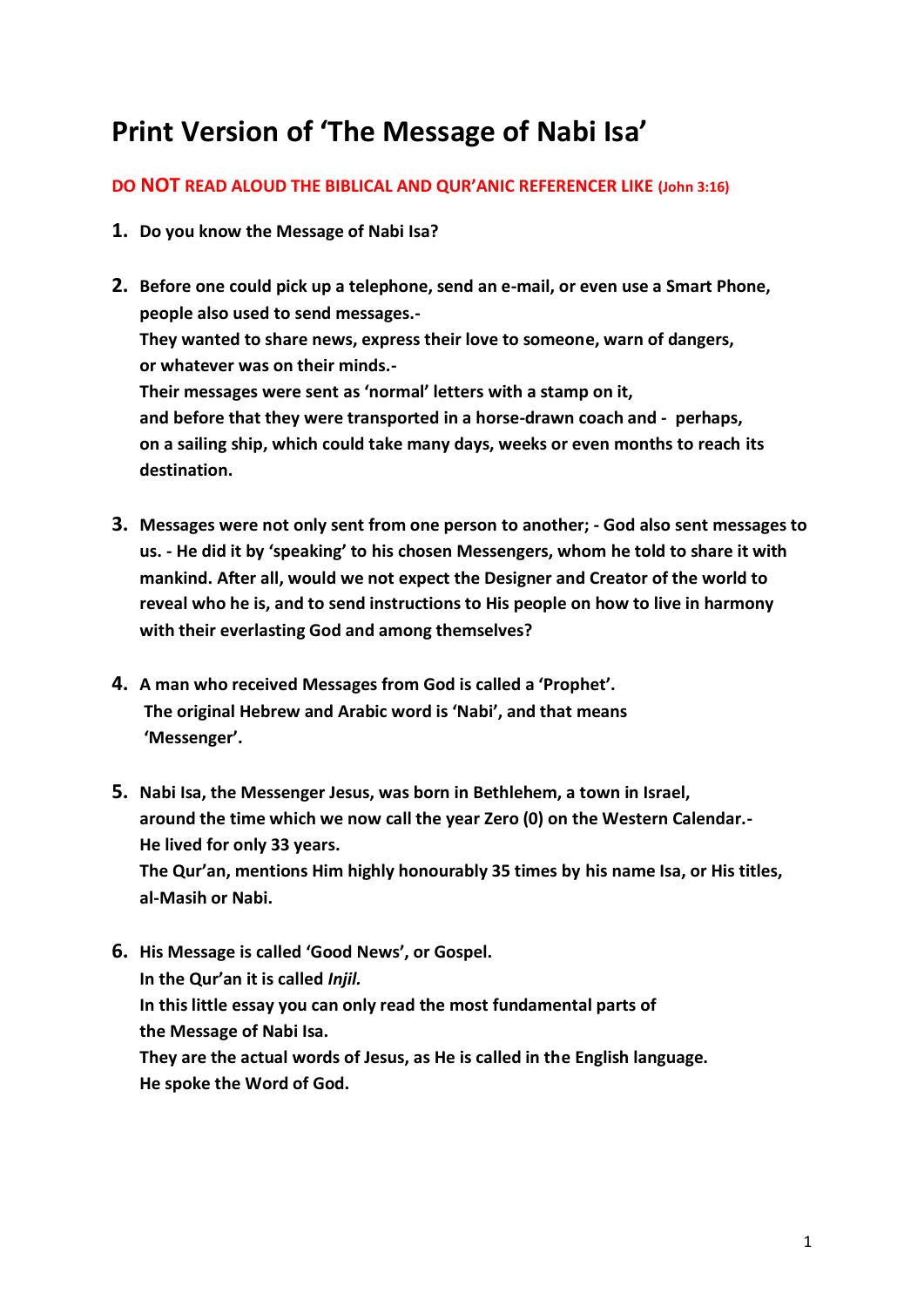- **7. And what is the Message of the Messenger Nabi Isa? You must have a look yourself! In a way Nabi Isa, Jesus, was like you and me – and yet He was altogether different. He spoke as nobody ever did, and yet in a manner that everyone was able to understand.**
- **8. To 'get the Message', it is indispensible to be truly honest, and without prejudice. That means we do not judge the Message before we have a fair understanding of what it really 'says'. In addition, it is necessary to have an open mind.**
- **9. All the words of Nabi Isa in this presentation are taken straight from the lips of Nabi Isa, or Jesus, as He is named in the Gospel. These can easily be distinguished from explanatory notes by their golden ornaments, as on these slides**
- **10. Nabi Isa is out of this World as he indicated himself:**

**11. "My teaching is not my own. It comes from the One Who sent me. Anyone who chooses to do the will of God will find out whether my teaching comes from God or whether I speak on my own."** (John 7:16-17)

**12. "Whoever believes in me does not believe in me only, but in the one who sent me. The one who looks at me is seeing the one who sent me. I have come into the world as a light, so that no one who believes in me should stay in darkness..."** (John 12:44-46)

**13. "I am the light of the world. Whoever follows me will never walk in darkness, but will have the light of life".** (John 8:12)

### **14. "Heaven and earth will pass away, but my words will never pass away "**

(Matthew 24:35)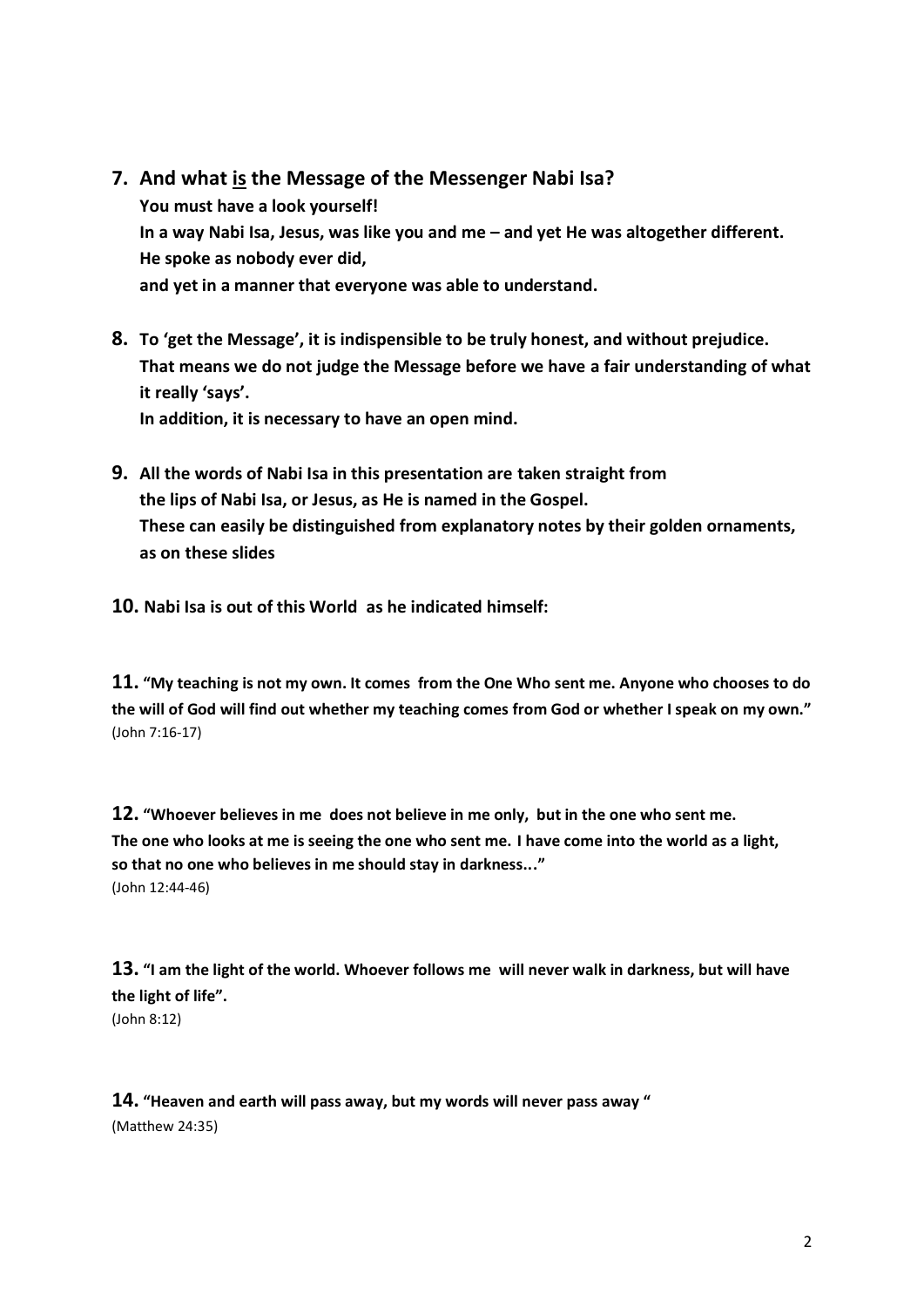**15. Jesus brought us Good News and bad news. Let us first look at the Bad News** 

**16. The bad News that Jesus brought**

**17. The Messages that God sent to mankind are meant to serve for their own good. But we do not always like what God tells us.** 

**18. Because words often change their meaning over the Centuries, Jesus often used Parables, Metaphors, or figures of speech to make His Message clear:**

**19. To illustrate just what the consequence of sin truly is, Jesus tells us:**

**20-21**. **"If your right eye causes you to stumble, gouge it out and throw it away. It is better for you to lose one part of your body than for your whole body to be thrown into hell.**

**And if your right hand causes you to stumble, cut it off and throw it away. It is better for you to lose one part of your body than for your whole body to go into hell.** (Matthew 5:29-30)

**22. Then he speaks of trees or vines and the fruit thereof. You will understand what he implies.**

**23. "No good tree bears bad fruit, nor does a bad tree bear good fruit. Each tree is recognized by its own fruit. People do not pick figs from thorn bushes, or grapes from briers.** (Luke 6:43)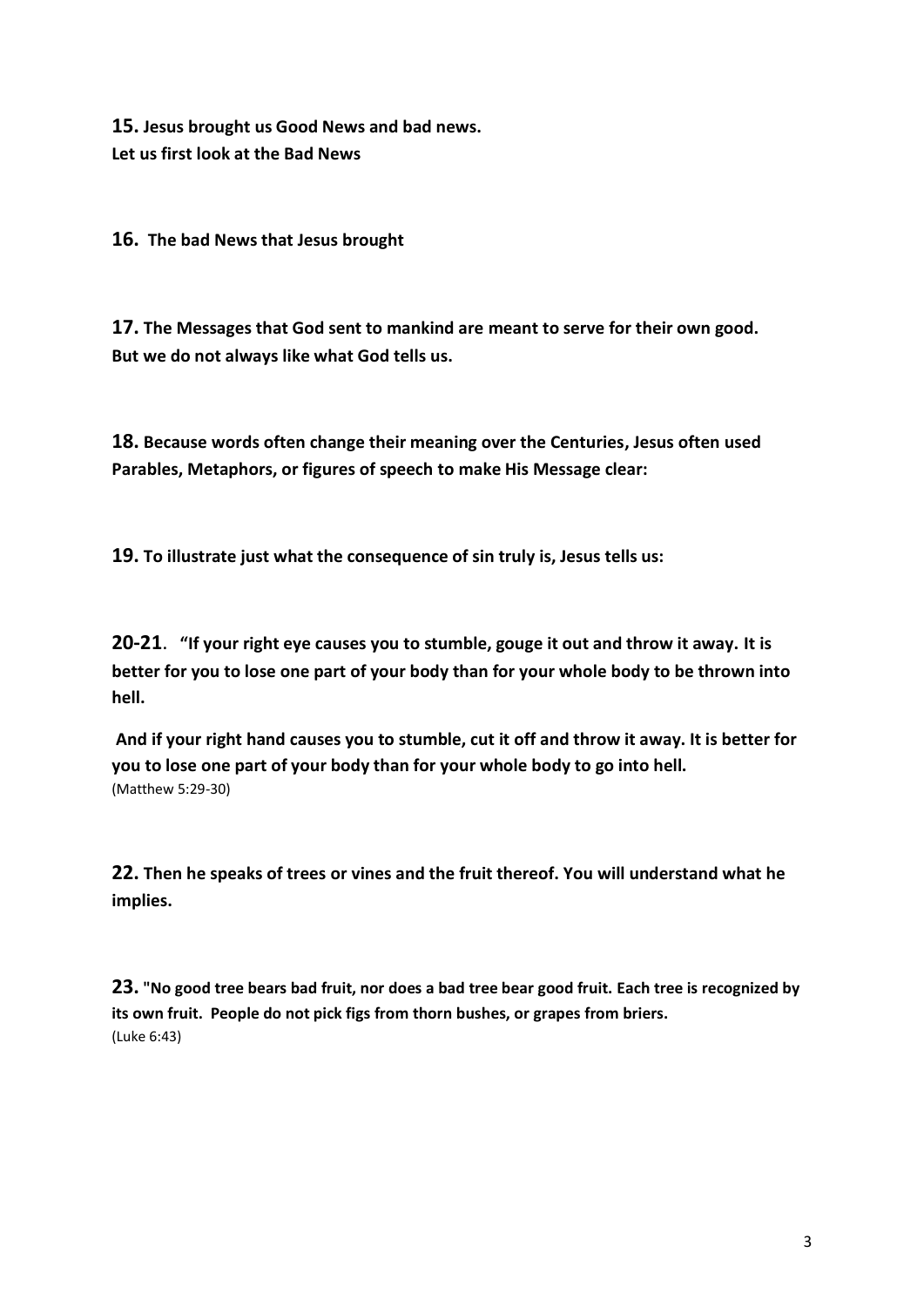**24. If you remain in me and I in you, you will bear much fruit; apart from me you can do nothing. If you do not remain in me, you are like a branch that is thrown away and withers; such branches are picked up, thrown into the fire and burned. (**John 15:5-6)

**25. Do we get the message?**

**26-28. Figs, grapes or apples do not grow on humans. So, what kind of 'fruit is Jesus speaking about? The**  *Injil***, the Gospel, tells us what it is: - - "LOVE, JOY, PEACE, PATIENCE, KINDNESS, GOODNESS, FAITH, GENTLENESS AND SELF-CONTROL."** 

**Do these words reflect the way we are, act, think and speak?**

**29. And here is where OUR PROBLEM BEGINS. We all know what is good and right, and what is bad and evil. We know this from our early childhood days. In addition our conscience makes us aware of it. The revealed Law of God confirms and defines it.**

**30. In the New Testament (***Injil***), one of the Apostles of Jesus shares with us an experience that you and I, and all other people, have to daily live with:**

**31-32. I do not understand what I do. For what I want to do I do not do, but what I hate I do… For I know that good itself does not dwell in me, that is, in my sinful nature. For I have the desire to do what is good, but I cannot carry it out. For I do not do the good I want to do, but the evil I do not want to do—this I keep on doing.**

**For in my inner being I delight in God's law; but I see another law at work in me, waging war against the law of my mind and making me a prisoner of the law of sin at work within me.** 

(Romans 7:15-23)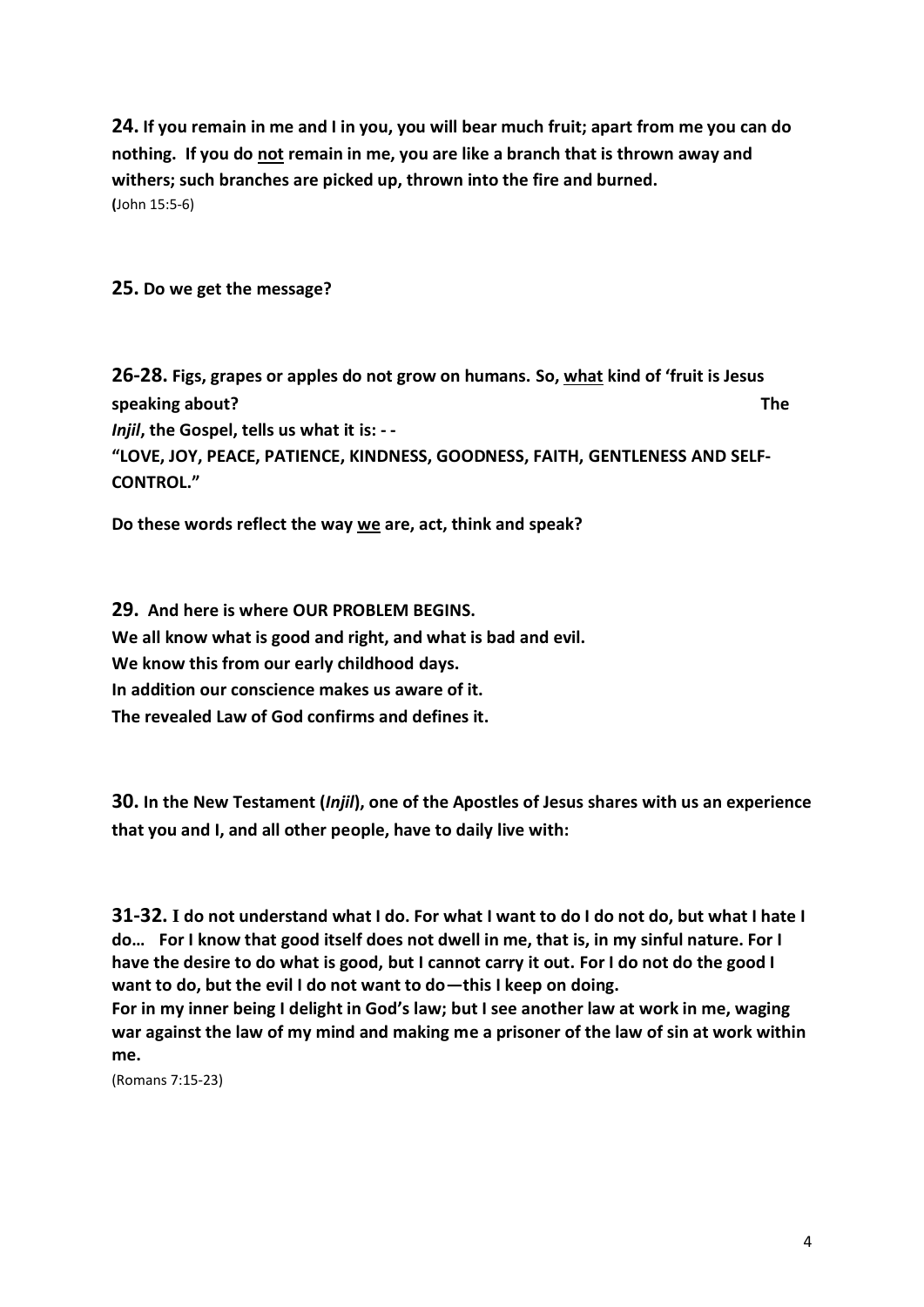**33. We keep on doing wrong against our own intention and will. And as a result we face unimaginable consequences! Are we mad ? Are we compulsive sinners? Or don't we care for God's will? Just think of what God spoke through the Prophets Isaiah and David to us:**

**34. Your iniquities have separated you from your God; and your sins have hidden** *His* **face from you, so that He will not hear**  (Isaiah 59:2)

**35. Against You, You only, have I sinned, And done** *this* **evil in Your sight—** (Psalm 51:4)

**36. God is absolutely pure, and righteous, and holy. He created us to be like that. But we are not righteous, we are unholy, and not pure. And now we face His judgment.**

**37. We are tempted, and all too often act against our God-given conscience, and, more specifically, against the Law of God.**

**38. Our world is the battle ground of an epic conflict between good and evil, that is between God and Satan. And how does God see this?**

**39-40. The LORD saw that the wickedness of man** *was* **great in the earth, and** *that* **every intent of the thoughts of his heart** *was* **only evil continually.**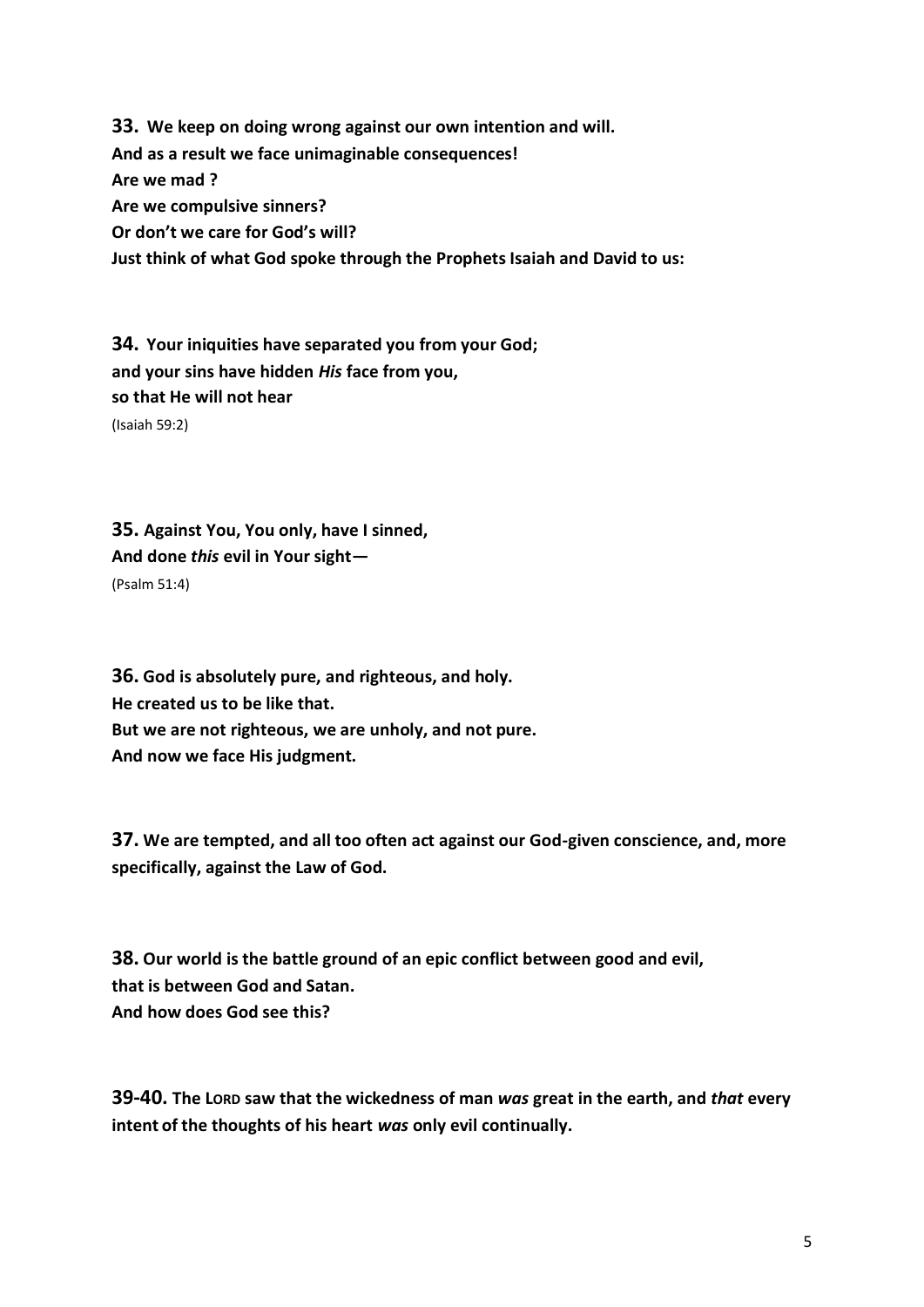**And the LORD was sorry that He had made man on the earth, and He was grieved in His heart**.

(Genesis 6:5-6)

**41. These are the facts. But there are also 'The Good News of Nabi Isa':** 

**42. In another parable Jesus helps us to understand and comprehend who we really are, and what we should do, to be reconciled to God:**

**43-51. "There was a man who had two sons. The younger one said to his father, 'Father, give me my share of the estate.' So he divided his property between them.**

**Not long after that, the younger son got together all he had, set off for a distant country and there squandered his wealth in wild living. After he had spent everything, there was a severe famine in that whole country, and he began to be in need. So he went and hired himself out to a citizen of that country, who sent him to his fields to feed pigs. He longed to fill his stomach with the pods that the pigs were eating, but no one gave him anything.**

**When he came to his senses, he said, 'How many of my father's hired servants have food to spare, and here I am starving to death! I will set out and go back to my father and say to him: Father, I have sinned against heaven and against you. I am no longer worthy to be called your son; make me like one of your hired servants.'**

**So he got up and went to his father. But while he was still a long way off, his father saw him and was filled with compassion for him; he ran to his son, threw his arms around him and kissed him.**

**The son said to him, 'Father, I have sinned against heaven and against you. I am no longer worthy to be called your son.'**

**But the father said to his servants, 'Quick! Bring the best robe and put it on him. Put a ring on his finger and sandals on his feet.**

**'Bring the fattened calf and kill it. Let's have a feast and celebrate.**

**'For this son of mine was dead and is alive again; he was lost and is found.'** 

(Luke 15:11-24)

**52. And he went!** 

**And his father accepted him – as he was. In this parable Jesus explains what God's grace really is,** 

**and how sinners can gratefully receive it.**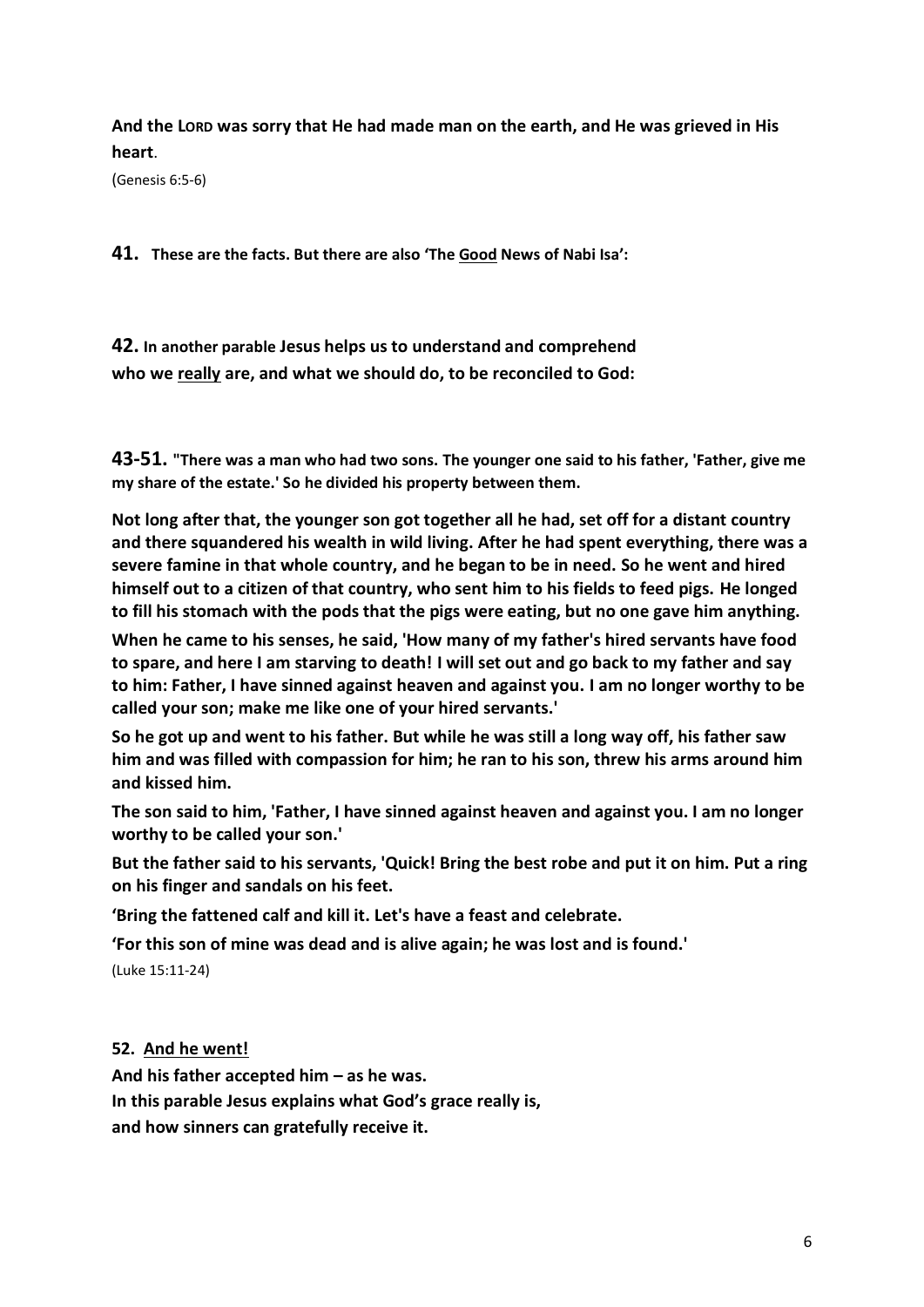**53. We also need to come to our senses, just as the rebellious son did to his. He did not offer his father a compensation for his wrongdoing...**

**54. ...which he was unable to pay anyway. Neither did his father expect it. The son simply wanted to go home, to be with his Father.** 

**55. There is a false perception, that doing good can compensate for having done bad. But forgiveness cannot be earned or merited**

**56. Nobody deserves forgiveness and nobody deserves to be loved by God and to enter into his eternal glory! All this is always based on the mercy and grace of God:**

**57. "…you also, when you have done everything you were told to do, should say, 'We are unworthy servants; we have only done our duty.'"**  (Luke 17:10)

**58. In another parable, Jesus intends us to identify with one of the two men in the story. Think carefully! Which one represents you?** 

**59-62. "Two men went up to the temple to pray, one a Pharisee and the other a tax collector. The Pharisee stood by himself and prayed: 'God, I thank you that I am not like other people—robbers, evildoers, adulterers—or even like this tax collector.**

**"I fast twice a week and give a tenth of all I get.' But the tax collector stood at a distance. He would not even look up to heaven, but beat his breast and said, 'God, have mercy on me, a sinner.'**

**"I tell you that this man, rather than the other, went home justified before God. For all those who exalt themselves will be humbled, and those who humble themselves will be exalted."**

(Luke 18:10-14)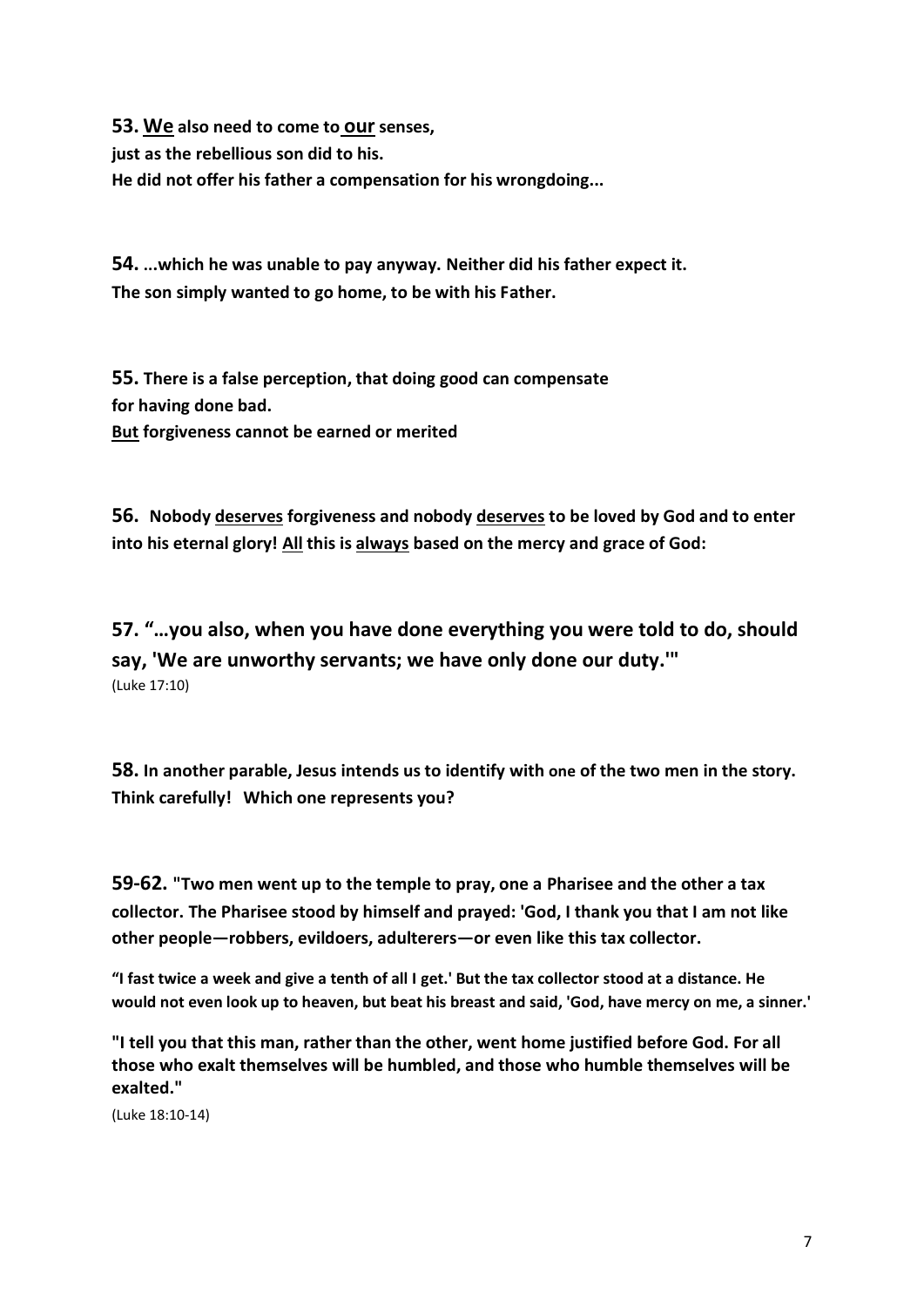**63. A tax collector at that time was a Jew who collaborated with the enemies, the Romans, by collecting taxes for them, and a goodly share for himself.**

**64. A Pharisee was respected as a kind of holy man, a Shaikh. He dressed in religious robes to demonstrate his 'piety' in public.** 

**But Pharisees also had a reputation of being hypocrites – and Jesus called them that.**

**65. What Jesus tells us about the Will of God**

**66. Asked about the most important Commandment of God, Jesus said:**

**67-68. "Love the Lord your God with all your heart and with all your soul and with all your mind. This is the first and greatest commandment. And the second is like it: 'Love your neighbor as yourself.' All the Law and the Prophets hang on these two commandments."**

(Matthew 22:37-40)

**69. What Jesus tells us about the Love of God.**

**70. The Key Word in the Gospel is LOVE. It can also be named GRACE or PARDON:**

**71. "God so loved the world that he gave his one and only Son, that whoever believes in him shall not perish but have eternal life.**

**For God did not send his Son into the world to condemn the world, but to save the world through him."**

(John 3:16-17)

**72. "As the Father has loved me, so have I loved you.** 

**Now remain in my love. If you keep my commands, you will remain in my love, just as I**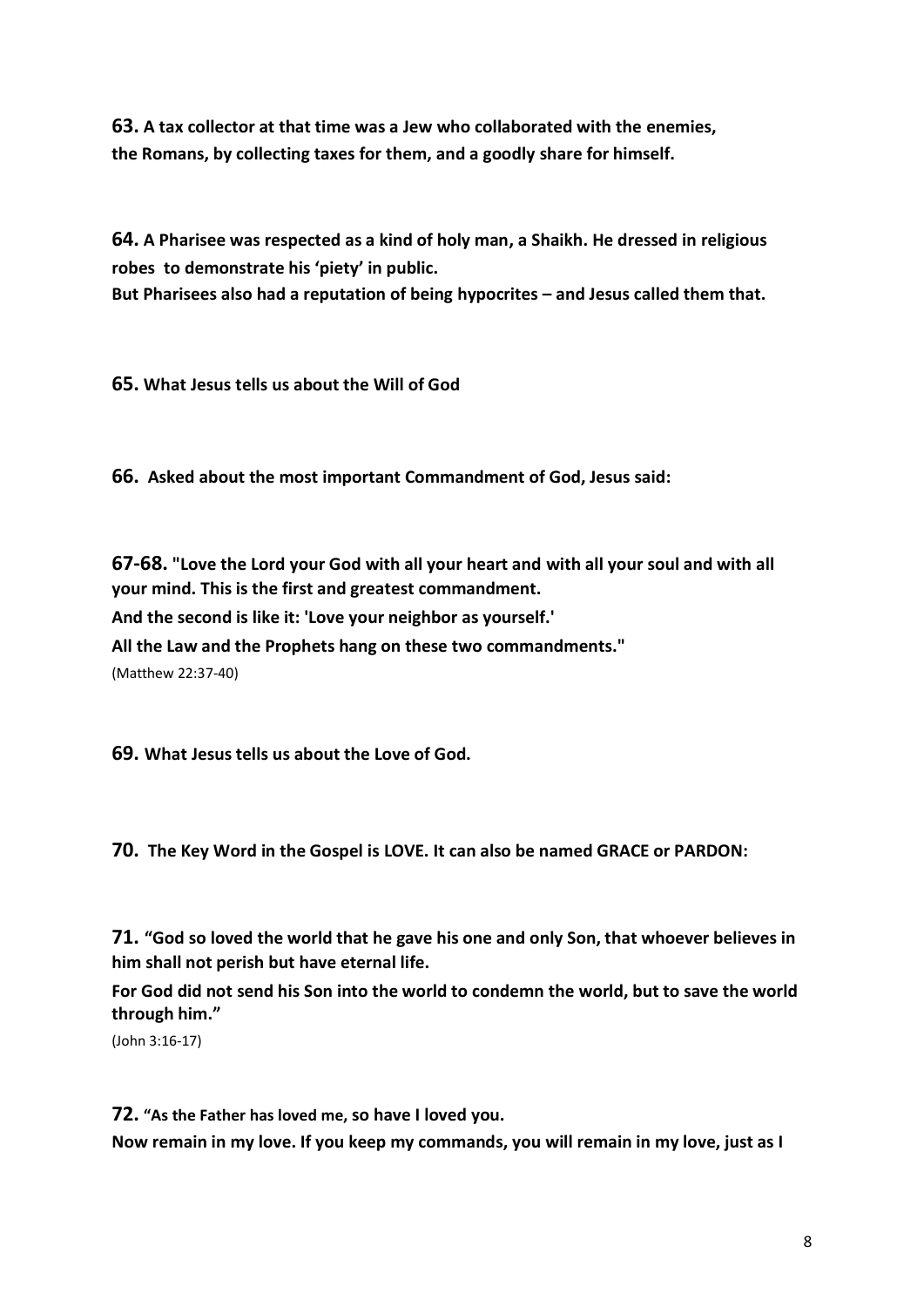**have kept my Father's commandments and remain in his love."** 

**(**John 15:9-10)

**73. "Whoever has my commands and keeps them is the one who loves me. The one who loves me will be loved by my Father, and I too will love them and show myself to them." (**John 14:21)

**74. Jesus adds:**

**75. "A new command I give you: Love one another. As I have loved you, so you must love one another."**

(John 13:34)

**76. GOD IS LOVE! His desire is that we also love him, and practice love toward the people around us:**

**77. "Love the Lord Your God With all your heart and with all your souls, and with all your mind" (**Deuteronomy 6:4**,** Matthew 22:37**,** Luke 10:27)

**78-80. "You have heard that it was said, 'Love your neighbor and hate your enemy.' But I tell you, love your enemies and pray for those who persecute you, that you may be children of your Father in heaven…**

**If you love those who love you, what reward will you get? Are not even the tax collectors doing that? And if you greet only your own people, what are you doing more than others? Do not even pagans do that?**

**Be perfect, therefore, as your heavenly Father is perfect."**

(Matthew 5:43-48)

**81. "Blessed are the pure in heart, for they will see God". (**Matthew 5:8)

**82. How we should practice Love and Charity**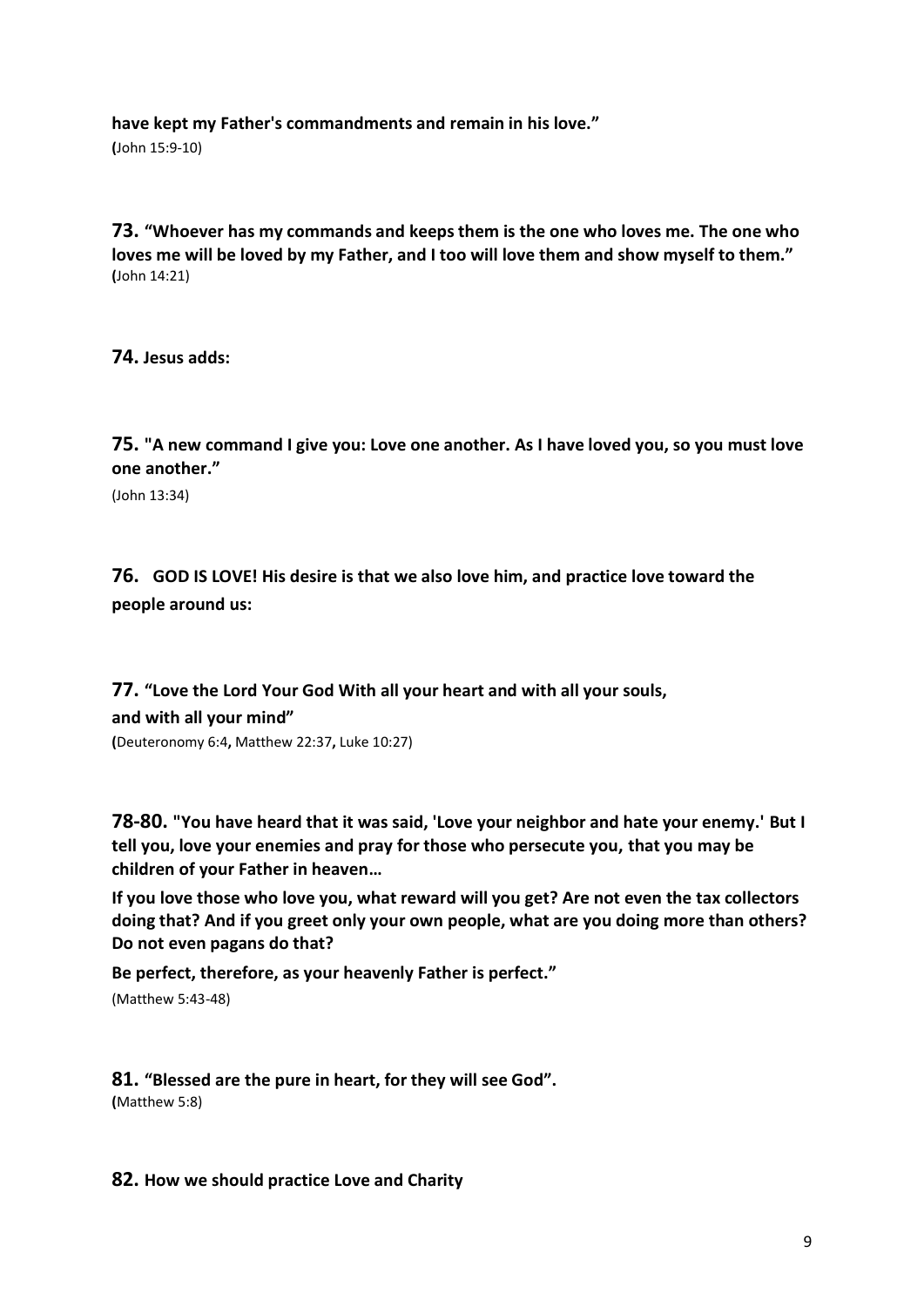**83-84. "Be careful not to practice your righteousness in front of others to be seen by them. If you do, you will have no reward from your Father in heaven.**

**So when you give to the needy, do not announce it with trumpets, as the hypocrites do in the synagogues and on the streets, to be honored by others. Truly I tell you, they have received their reward in full.**

(Matthew 6:1-2)

**85. Many religious practices concern themselves with eating regulations.**

**86. Jesus helps us to understand the difference between inner and outer religion:** 

**87-90. "Listen to me, everyone, and understand this. Nothing outside a person can defile them by going into them. Rather, it is what comes out of a person that defile him.**

**"Are you so dull? Don't you see that nothing that enters a person from the outside can defile them? For it doesn't go into his heart but into his stomach, and then out of the body….**

**"What comes out of a person is what defiles them. For it is from within, out of a person's heart, that evil thoughts come—sexual immorality, theft, murder, adultery, greed, malice, deceit, lewdness, envy, slander, arrogance and folly.**

**"All these evils come from inside and defile a person."**

(Mark 7:14-15, 18-23)

**91. Jesus also warns us of religious hypocrisy**

**92. "Woe to you, teachers of the law and Pharisees, you hypocrites! You clean the outside of the cup and dish, but inside they are full of greed and self-indulgence."**

(Matthew 23:25)

**93. "'You are the ones who justify yourselves in the eyes of others, but God knows your hearts. What people value highly is detestable in God's sight.'"**

(Luke 16:15)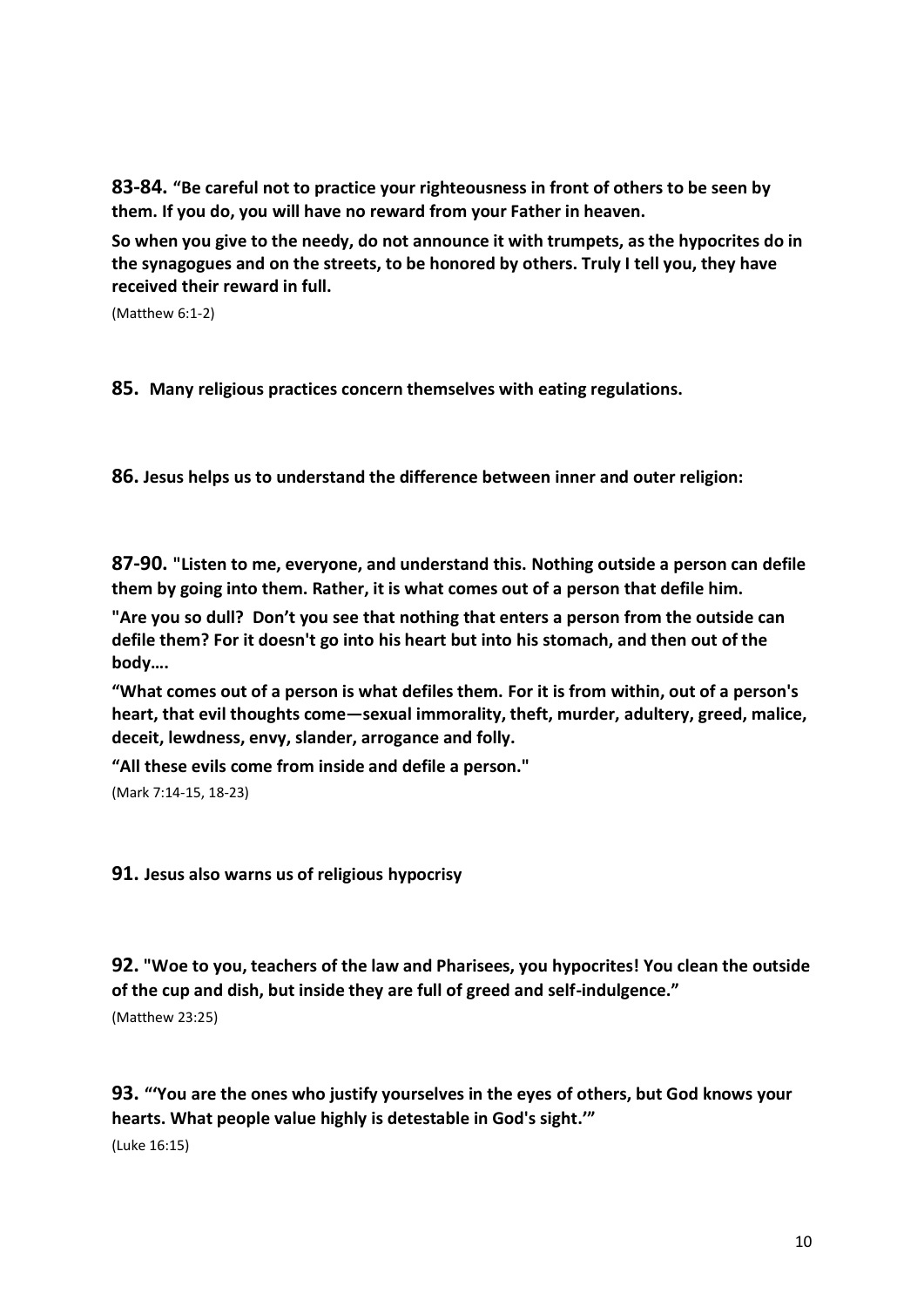**94. Most people pray. Many regulations tell us how we should pray. Jesus tells us:**

**95-99. "When you pray, do not be like the hypocrites, for they love to pray standing in the synagogues and on the street corners to be seen by others. Truly I tell you, they have received their reward in full.**

**"But when you pray, go into your room, close the door and pray to your Father, who is unseen. Then your Father, who sees what is done in secret, will reward you.**

**"And when you pray, do not keep on babbling like pagans, for they think they will be heard because of their many words.**

**"Do not be like them, for your Father knows what you need before you ask him.**

**"This, then, is how you should pray:**

**'Our Father in heaven, hallowed be your name,**

**your kingdom come, your will be done, on earth as it is in heaven.**

**Give us today our daily bread.**

**And forgive us our debts, as we also have forgiven our debtors.**

**And lead us not into temptation, but deliver us from the evil one.'**

**"For if you forgive other people when they sin against you, your heavenly Father will also forgive you."**

(Matthew 6:5-15)

**100. There is a relationship between Forgiveness and Prayer. Jesus tells us about it:** 

**101. "When you stand praying, if you hold anything against anyone, forgive them, so that your Father in heaven may forgive you your sins."** (Mark 11:25)

**102. We all need forgiveness. But we also need to forgive.** 

**103. "If your brother or sister sins against you, rebuke them; and if they repent, forgive them. Even if they sin against you seven times in a day and seven times come back to you saying 'I repent,' you must forgive them."**

(Luke 17:3-4)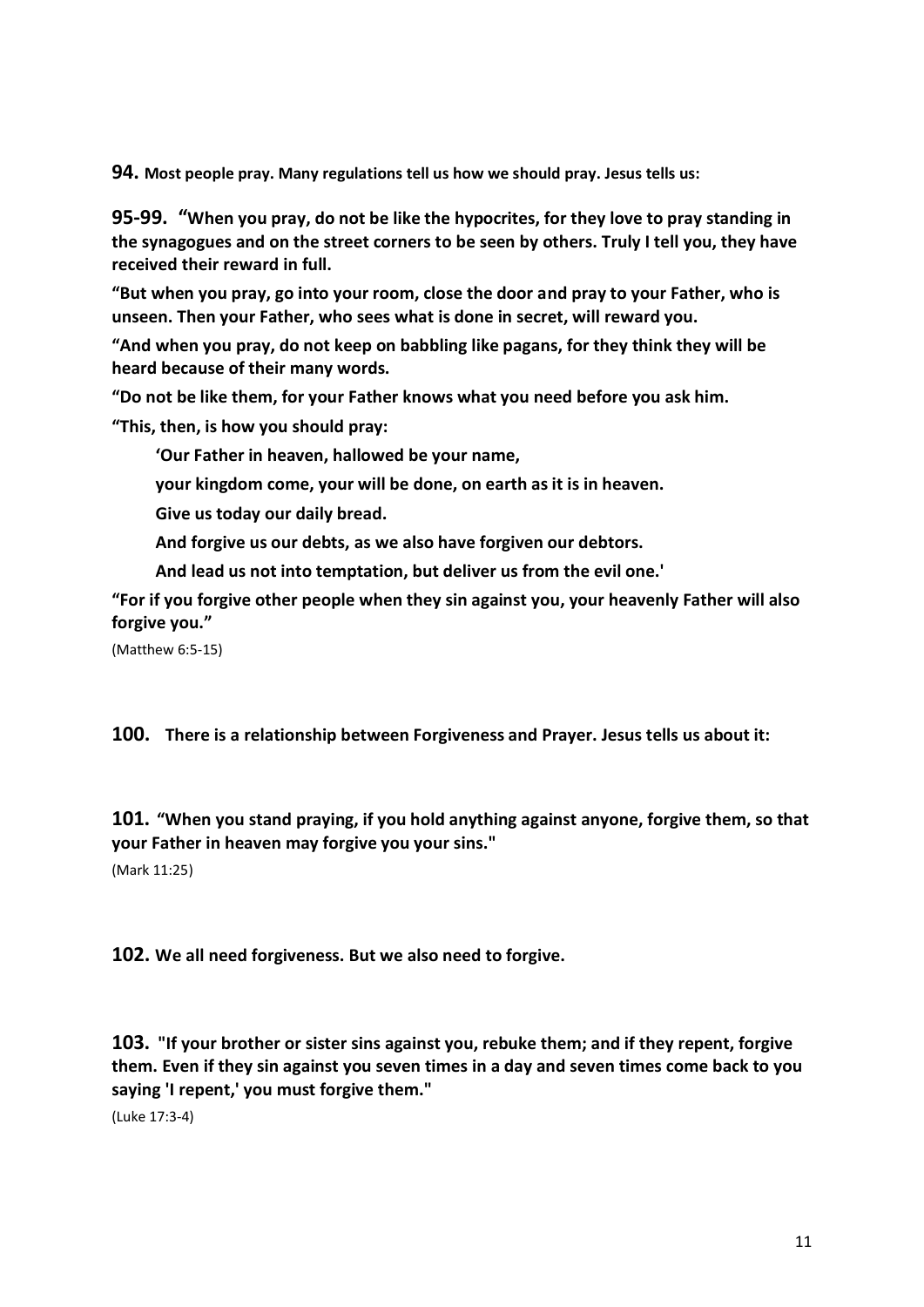### **104. Fasting is more than abstaining from eating and drinking**

**105-106. "When you fast… wash your face, so that it will not be obvious to others that you are fasting, but only to your Father, who is unseen; and your Father, who sees what is done in secret, will reward you.** 

**(**Matthew 6:16-18)

**107. Materialism and greed harm our Souls**

**108. "Be on your guard against all kinds of greed; life does not consist in an abundance of possessions."**

(Luke 12:15)

**109. A great killer of marriage is UNFAITHFULNESS. You are not guilty?** 

**110. "You have heard that it was said, 'You shall not commit adultery.' But I tell you that anyone who looks at a woman lustfully has already committed adultery with her in his heart." (**Matthew 5:27-28)

**111. What Jesus thinks about DIVORCE:**

**112-113. "Have you not read, that at the beginning the Creator 'made them male and female, and said, 'For this reason a man will leave his father and mother and be united to his wife, and the two will become one flesh'?**

**So they are no longer two, but one flesh. Therefore what God has joined together, let no one separate."**

(Matthew 19:4-6)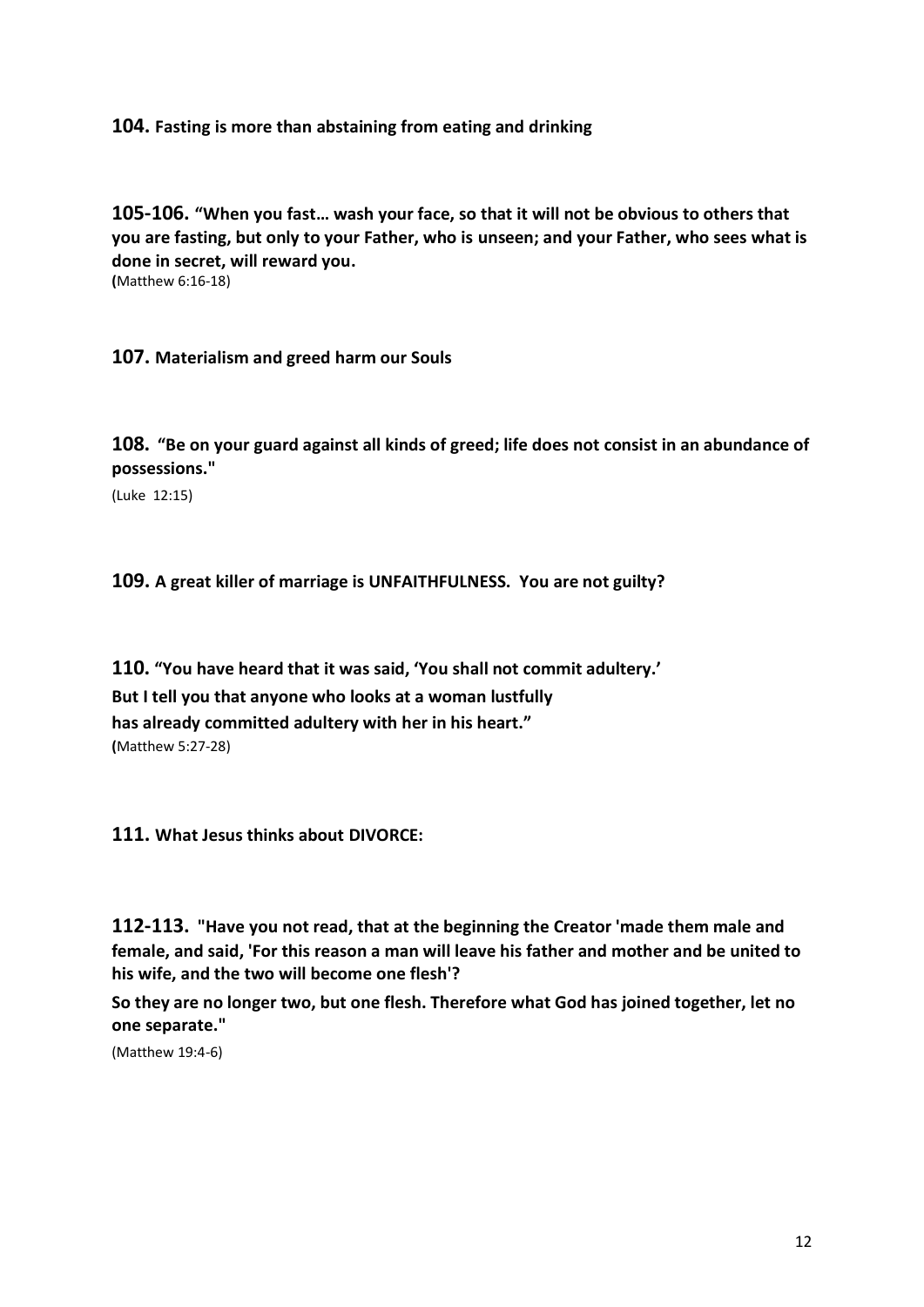**114. "Moses permitted you to divorce your wives because your hearts were hard.** 

**But it was not this way from the beginning.**

**I tell you that anyone who divorces his wife, except for sexual immorality, and marries another woman commits adultery."**

(Matthew 19:8-9)

**115. How Jesus deals with sinners.**

**116-121. "The teachers of the law and the Pharisees brought in a woman caught in adultery. They made her stand before the group and said to Jesus, 'Teacher, this woman was caught in the act of adultery. In the Law Moses commanded us to stone such women. Now what do you say?' They were using this question as a trap, in order to have a basis for accusing him. But Jesus bent down and started to write on the ground with his finger.**

**"When they kept on questioning him, he straightened up and said to them, 'Let any one of you who is without sin be the first to throw a stone at her.'**

**"Again he stooped down and wrote on the ground.**

**"At this, those who heard began to go away one at a time, the older ones first, until only Jesus was left, with the woman still standing there.**

**"Jesus straightened up and asked her, 'Woman, where are they? Has no one condemned you?'**

**"'No one, sir,' she said. 'Then neither do I condemn you,' Jesus declared. 'Go now and leave your life of sin.'"**

(John 8:3-11)

**122. This woman had committed adultery. She knew of the punishment once she was found out: THE DEATH PENALTY Why did Jesus set her free? The Gospel (***Injil***) explains:**

**123-124. "Now the righteousness of God apart from the law is revealed, being witnessed by the Law and the Prophets, even the righteousness of God, through faith in Jesus Christ, to all and on all who believe. For there is no difference; for all have sinned and fall short of the glory of God, being justified freely by His grace through the redemption that is in Christ Jesus...** "

(Romans 3:21-24)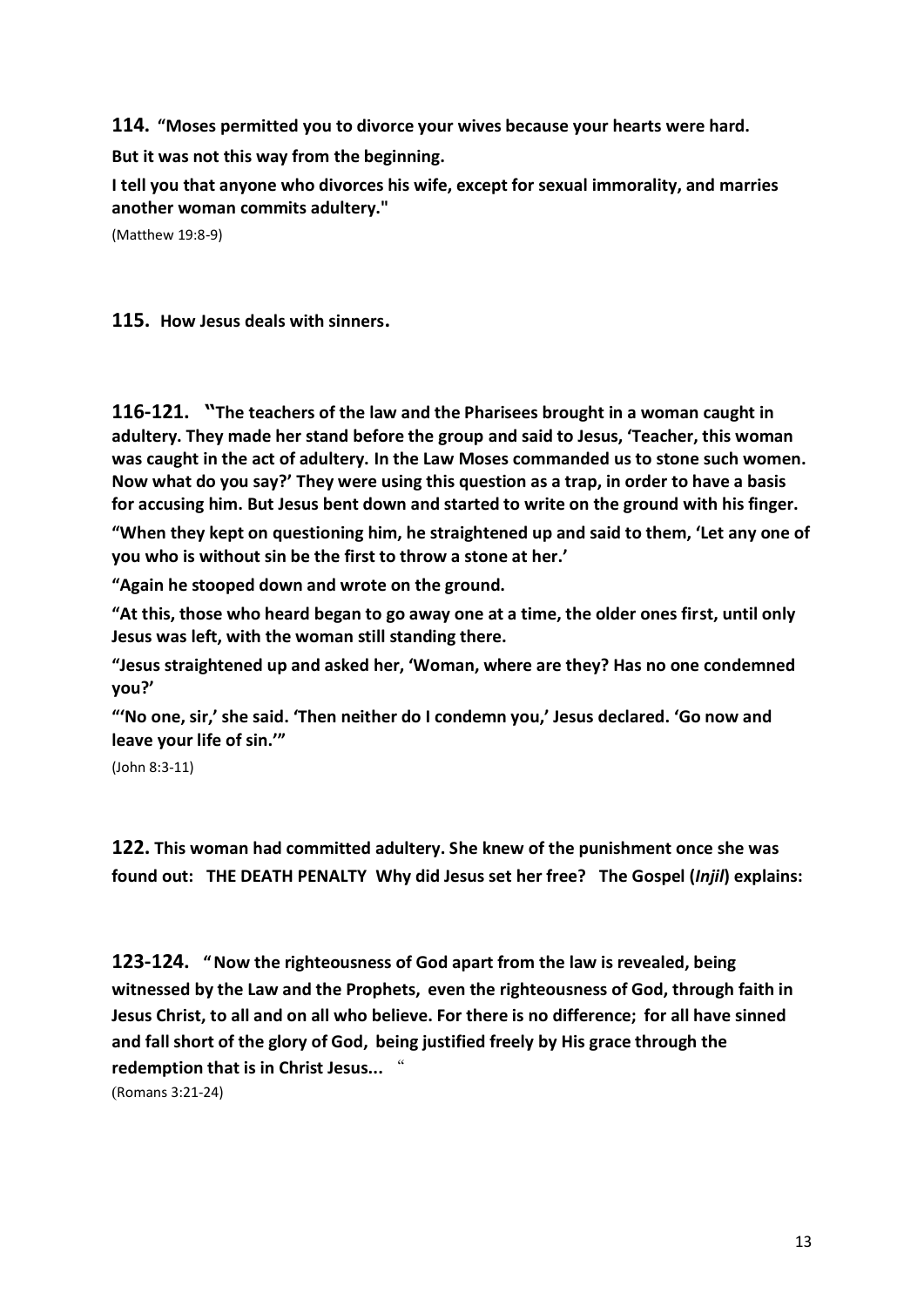**125. This is the Gospel. Jesus revealed it to us. It offers forgiveness and Pardon from condemnation to all who believe and trust him.** 

**That is Salvation through Faith**

**It cost him his life, as the Prophet Isaiah predicted 750 years before Jesus came:**

**126. "We all like sheep have gone astray; We have turned, every one, to his own way; And the LORD has laid on Him the iniquity of us all."**  (Isaiah 53:6)

**127. Jesus also tells us how to deal with anxiety and worry** 

**128-135. "… I tell you, do not worry about your life, what you will eat or drink; or about your body, what you will wear. Is not life more than food, and the body more than clothes?**

**"Look at the birds of the air; they do not sow or reap or store away in barns, and yet your heavenly Father feeds them. Are you not much more valuable than they?**

**"Can any one of you by worrying add a single hour to your life?**

**"And why do you worry about clothes? See how the flowers of the field grow. They do not labour or spin. Yet I tell you that not even Solomon in all his splendor was dressed like one of these.**

**"If that is how God clothes the grass of the field, which is here today and tomorrow is thrown into the fire, will he not much more clothe you—you of little faith?**

**"So do not worry, saying, 'What shall we eat?' or 'What shall we drink?' or 'What shall we wear?' For the pagans run after all these things, and your heavenly Father knows that you need them.**

**"But seek first his kingdom and his righteousness, and all these things will be given to you as well.**

**"Therefore do not worry about tomorrow, for tomorrow will worry about itself. Each day has enough trouble of its own."**

(Matthew 6:25-34)

**136. To live means to have choices, and to make decisions.** 

**Jesus makes us aware of the most important choice of our life:**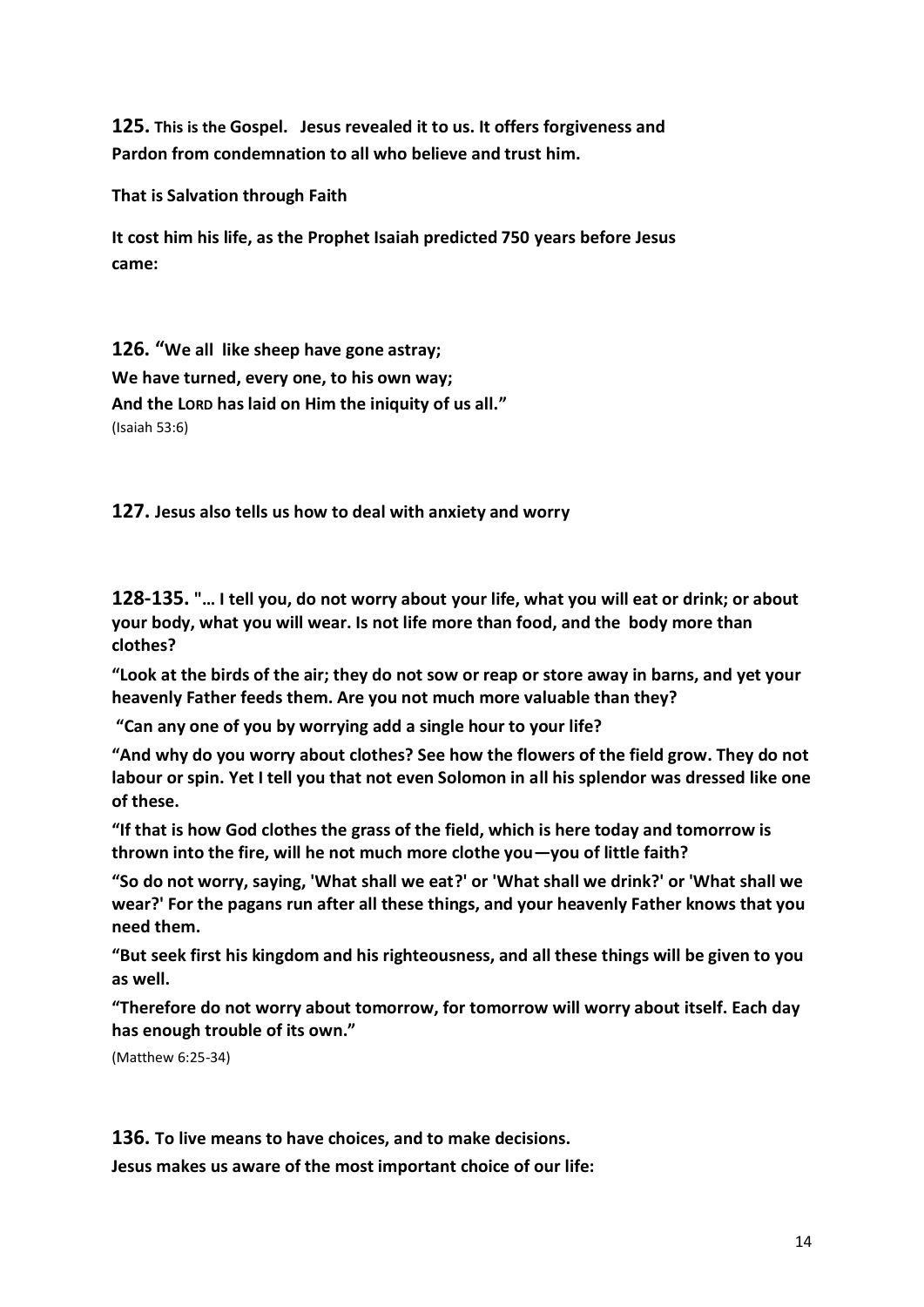**137. "Enter through the narrow gate. For wide is the gate and broad is the road that leads to destruction, and many enter through it. But small is the gate and narrow the road that leads to life, and only a few find it."** (Matthew 7:13-14)

**138.** Jesus explains: **The Supernatural Element of Faith**

**139. In the Bible the word Faith means the same as Trust**

**140. "Very truly I tell you, no one can see the kingdom of God unless they are born again."**

(John 3:3)

**141. "The Spirit gives life; the flesh counts for nothing. The words I have spoken to you—they are full of the Spirit and life**." (John 6:63)

**142. Just as natural life begins with a natural birth, so spiritual life begins with a spiritual 'birth'.** 

**The 'new life' that follows, begins once we are forgiven, and live in a true relationship with God.** 

**143. "If you hold to my teaching, you are really my disciples. Then you will know the truth, and the truth will set you free."** (John 8:31-32)

**144. "Whoever believes in him is not condemned, but whoever does not believe stands condemned already because they have not believed in the name of God's one and only Son.** (John 3:18)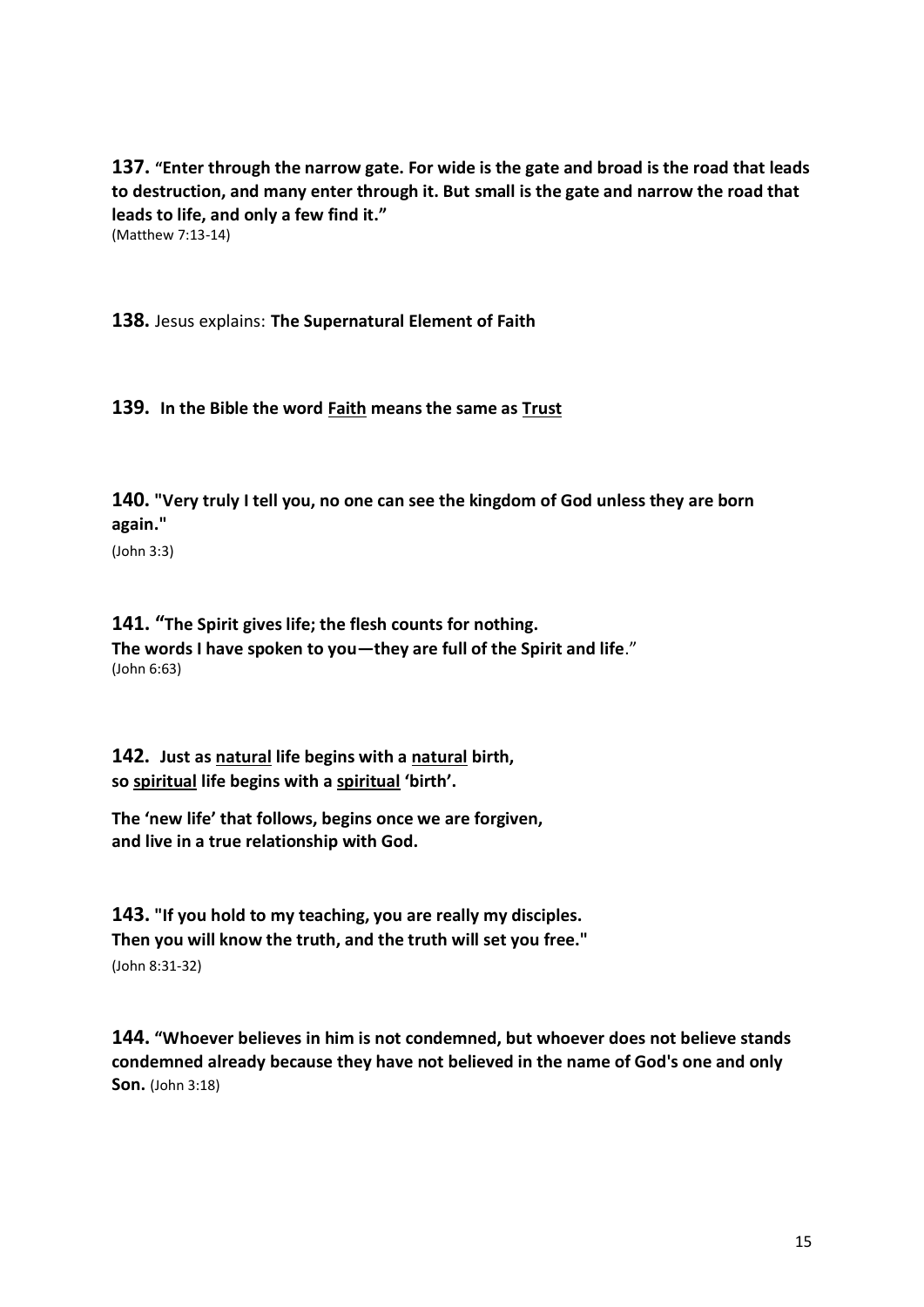**145. "The Father himself loves you because you have loved me and have believed that I came from God".** (John 16:27)

**146. "Anyone who loves me will obey my teaching. My Father will love them, and we will come to them and make our home with them."** (John 14:23)

**147. Are then all those, whose birth certificate classified them as Christians, true followers of Jesus? Hear what Jesus said:**

**148-151. "Not everyone who says to me, 'Lord, Lord,' will enter the kingdom of heaven, but only the one who does the will of my Father who is in heaven.**

**Many will say to me on that day, 'Lord, Lord, did we not prophesy in your name and in your name drive out demons and in your name perform many miracles?'**

**Then I will tell them plainly, 'I never knew you. Away from me, you evildoers!'**

**Therefore everyone who hears these words of mine and puts them into practice is like a wise man who built his house on the rock.**

**The rain came down, the streams rose, and the winds blew and beat against that house; yet it did not fall, because it had its foundation on the rock.**

**But everyone who hears these words of mine and does not put them into practice is like a foolish man who built his house on sand.**

**The rain came down, the streams rose, and the winds blew and beat against that house, and it fell with a great crash."**

(Matthew 7:21-27)

### **152. What Jesus said about Himself**

**153. "I am the way, and the truth, and the life.** 

**No one comes to the Father except through me."**

(John 14:6)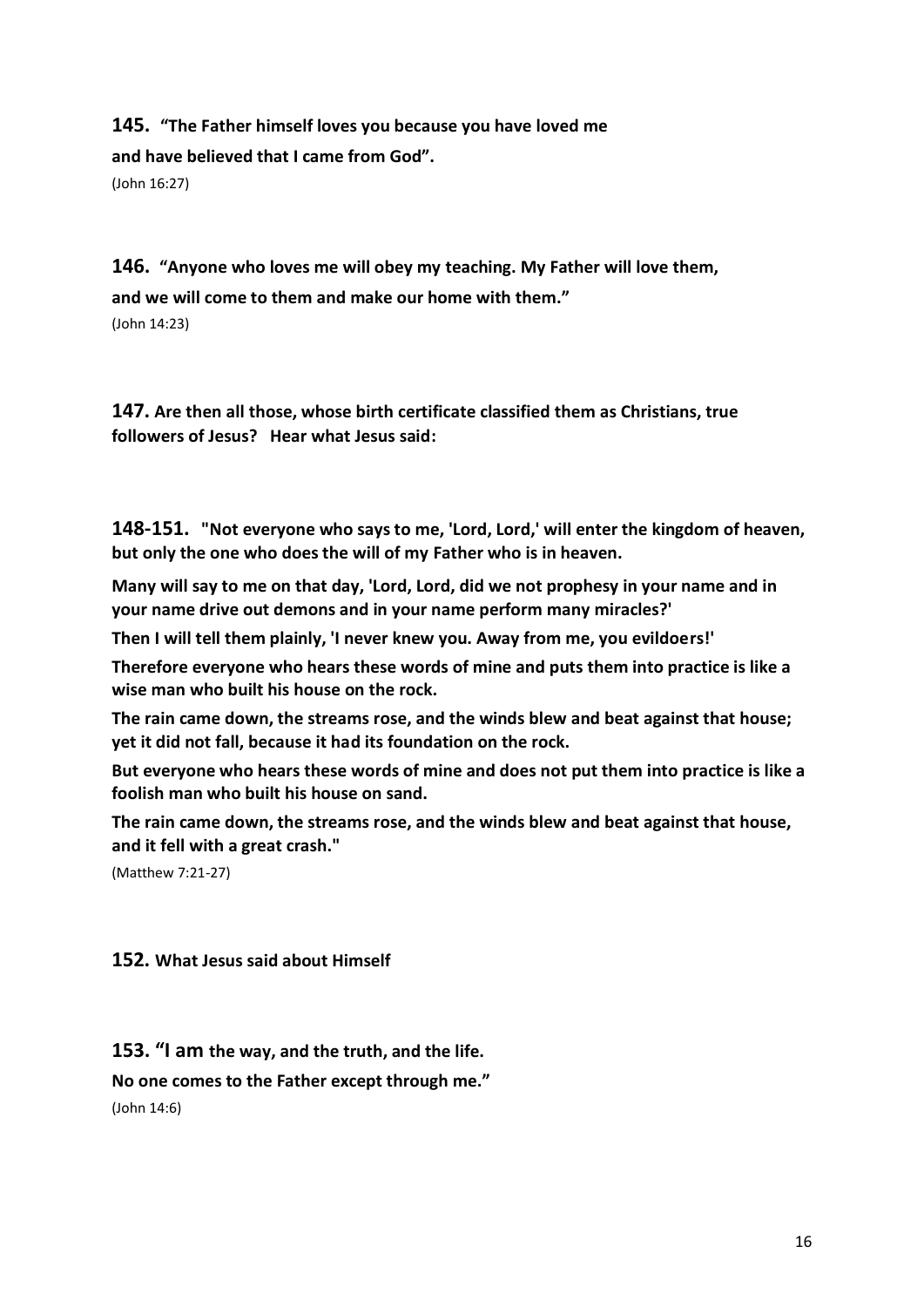**154. "I am the bread of life;** 

**whoever comes to me will never go hungry, and whoever believes in me will never be thirsty."** (John 6:35)

**155. "I am the good shepherd.** 

**The good shepherd lays down his life for the sheep"** 

(John 10:11)

**156. "I am the good shepherd.** 

**I know my sheep and my sheep know me - just as the Father knows me and I know the Father; and I lay down my life for the sheep."** 

(John 10:14-15)

**157. "...I lay down my life only to take it up again. No one takes it from me, but I lay it down of my own accord. I have authority to lay it down, and authority to take it up again."**  (John 10:17-18)

**158. "Greater love has no one than this: to lay down one's life for one's friends. You are my friends if you do what I command."**

(Joh 15:13-14)

**159. "My sheep listen to my voice, I know them, and they follow me. I give them eternal life, and they shall never perish, no one will snatch them out of my hand."**  (John 10:27-28)

**160. As unbelievable as it is, there are always those who disbelieve, reject, and even hate Jesus for who he is.** 

**Could we think of just ONE justified reason ?**

**161. Be aware!**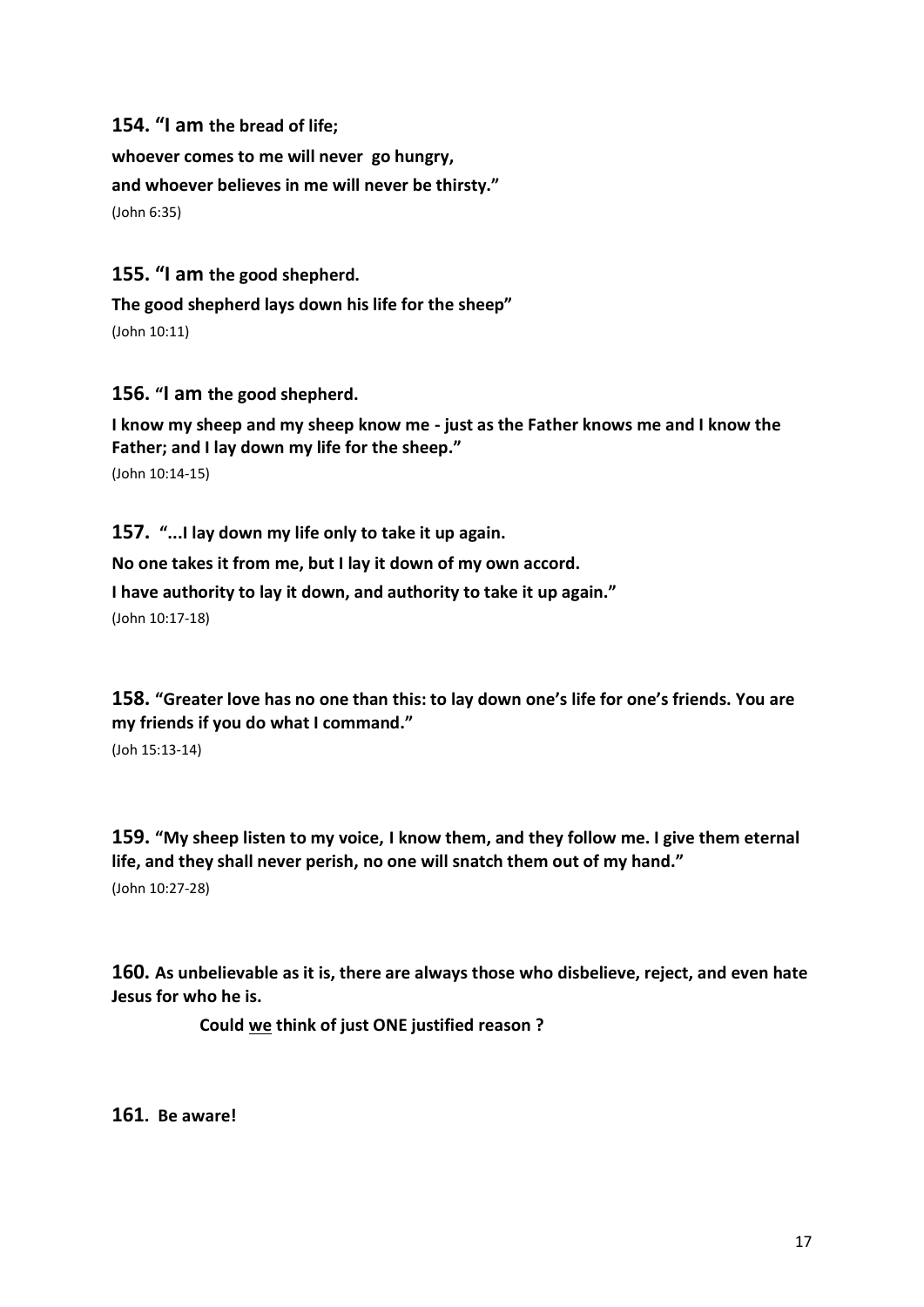**162. "... Whoever rejects me rejects him who sent me."**  (Luke 10:16)

**163. "If God were your Father, you would love me, for I came here from God. I have not come on my own; God sent me."**  (John 8:42)

**164. "You are of this world; I am not of this world. I told you that you would die in your sins; if you do not believe that I am he, you will indeed die in your sins."** (John 8:23,24)

**165. But did Jesus make Himself God?**

**166. His Jewish opponents challenged Jesus by asking him: "Are you then the Son of God?" He replied, "You say that I am."** (Luke 22:70)

**167-168. "...his Jewish opponents picked up stones to stone him. Jesus said to them: "I have shown you many good works from the Father. For which of these do you stone me?" 'We are not stoning you for any good work', they replied. 'but for blasphemy, because you, being a man, make yourself God".**  (John 10:31-32)

**169. The claim of Jesus to be divine, was as upsetting to people then, as it is to many people today**

**170. Because Jesus had a human mother, He was as human as we are.**

**171. He, like we, became hungry and tired. He felt sad and angry. He experienced grief and pain, and also had the need to pray to his Father in Heaven.**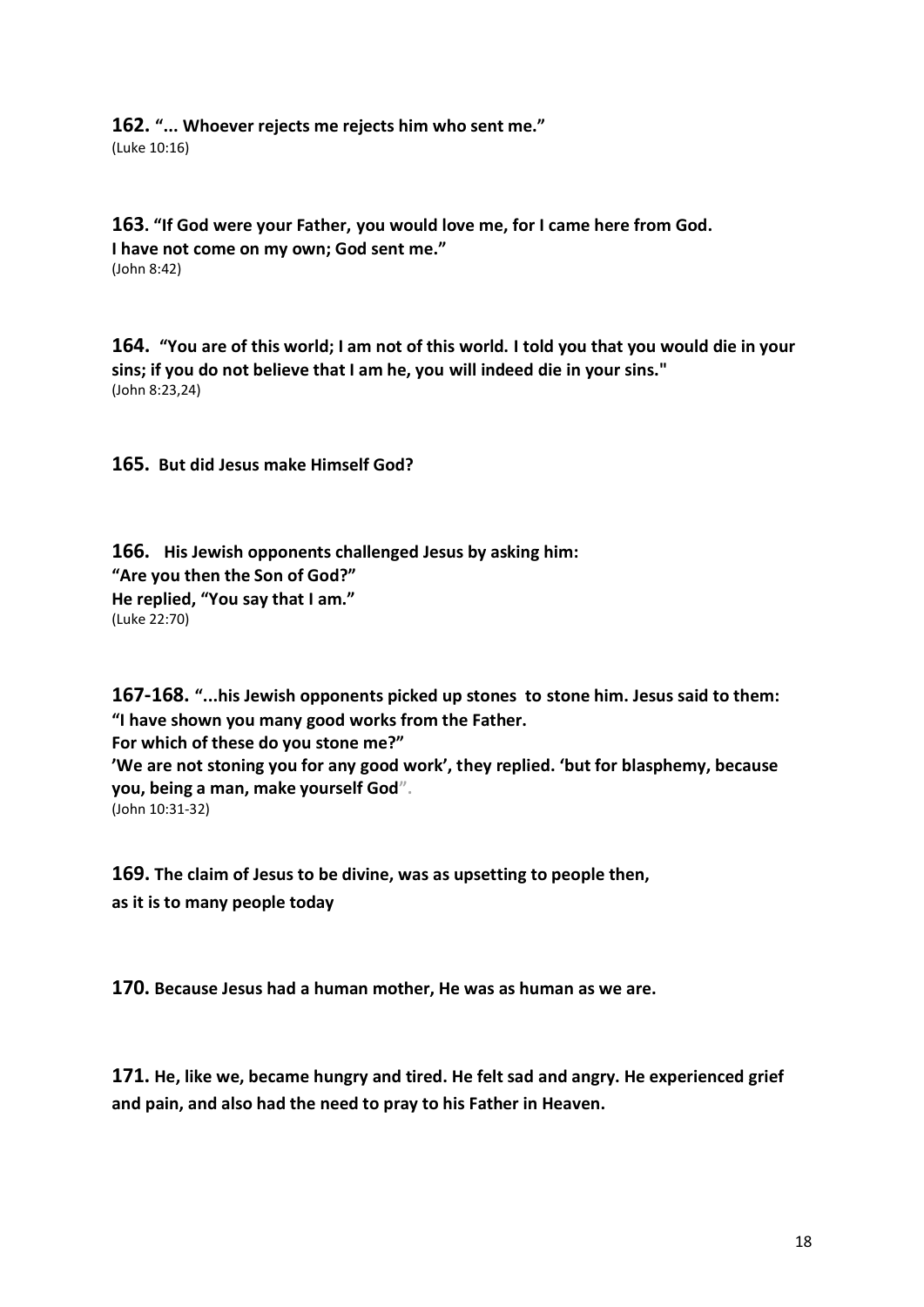**172. At the same time, He was the only person ever to be born of a virgin! His supernatural Father is God!**

**173. Jesus healed countless people. He raised the dead. He walked on water, calmed a storm, and performed many other recorded miracles.**

**174. Even more! He forgave and forgives sins! Who, besides God, can do that?** 

**175. Let us also have a look at what the Qur'an says about this:** 

**176. "She [Mary] said (to the angel): 'How shall I have a son, seeing that no man has touched me, and I am not unchaste?' He [the angel] said: 'So (it will be): Thy Lord saith, 'That is easy for Me: And (We wish) to appoint him [Isa] as a Sign unto men and a Mercy from Us: It is a matter (so) decreed."**  (Surah 19:20-21)

**177. Unlike us, Jesus could say:**

**178. "Can any of you prove me guilty of sin? If I am telling the truth, why don't you believe me?" (**John 8:46)

**179. What Jesus did for me and for you**

**180. Speaking of Himself, Jesus explained once more what He came for on this earth:**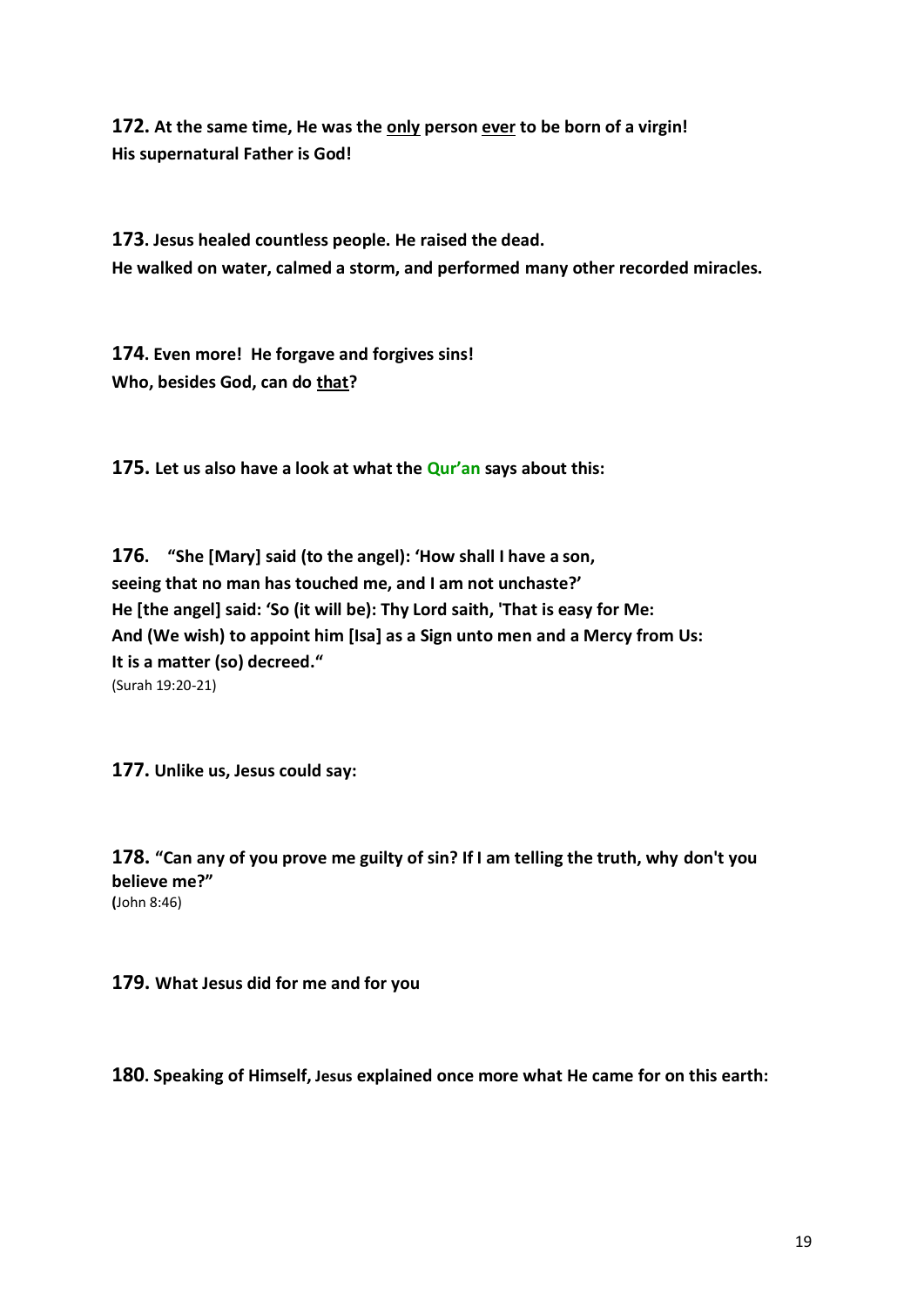**181. "The Son of Man did not come to be served, but to serve, and to give His life as a ransom for many".**

(Matthew 20:28)

**182. Elsewhere, the Gospel explains:**

**183. "God our Savior desires all men to be saved and to come to the knowledge of the truth. For** *there is* **one God and one Mediator between God and men,** *the* **Man Christ Jesus, who gave Himself a ransom for all..."** (1. Tim. 2:5-6)

**184. A 'ransom' was the price to pay for setting a slave or a captive free.** 

**185. Jesus offered His sinless life as the ransom, also for YOU! When the time for this had come, Jesus said to His followers:**

**186-187. "We are going up to Jerusalem, and the Son of Man will be delivered over to the chief priests and the teachers of the law. They will condemn him to death… "…and will hand him over to the Gentiles to be mocked and flogged and crucified. On the third day he will be raised to life."** (Matthew 20:18-19)

**188. And how did this happen? The Gospel records:**

**189. "When they came to the place called the Skull, they crucified him there, along with the criminals—one on his right, the other on his left… And they divided up his clothes by casting lots." (**Luke 23:33,34)

**190. The following picture of a rock formation just above a bus terminal in Jerusalem reveals the distinct image of a skull. Very likely it was here that Jesus was crucified on the top of this rock, called 'Golgotha', meaning 'the Rock'.**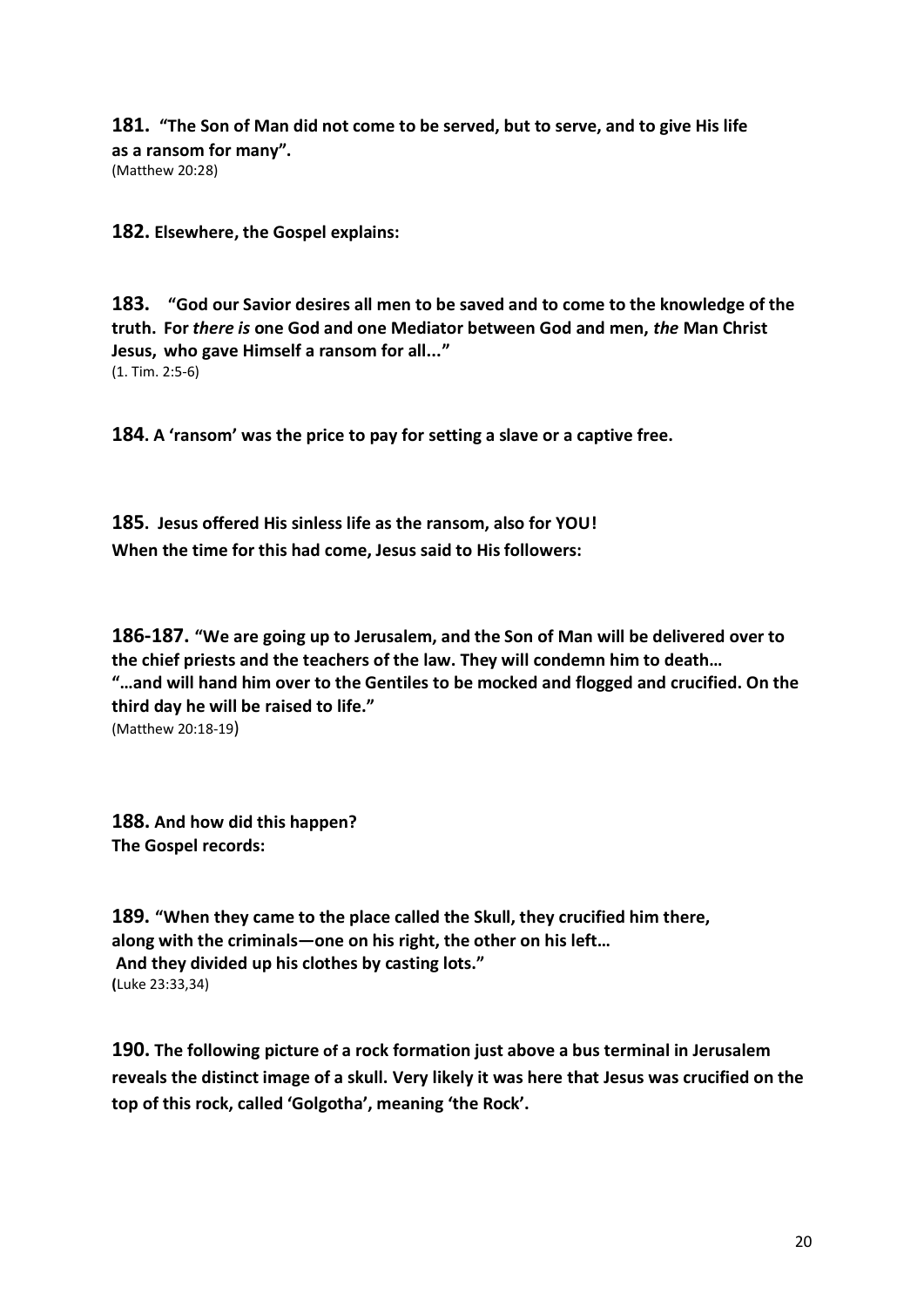#### **191. is only a picture of the 'Rock'.**

**192. While they were nailing him to the cross, Jesus prayed:** 

**193. "Father, forgive them, for they do not know what they are doing."** (Luke 23:34)

**194-195. "It was now about the sixth hour, and there was darkness over the whole land until the ninth hour … "Jesus called out with a loud voice, 'Father, into your hands I commit my spirit!'. When he had said this he breathed his last."** (Luke 23:46)

**196. "The earth shook, the rocks split…"** (Matthew 27:51)

**197-198. "When the [Roman] centurion and those with him who were guarding Jesus saw the earthquake and that had happened, they were terrified…"…and exclaimed, 'Surely, he was the Son of God!"** (Matthew 27:54)

**199. Unlike all other humans, Jesus, the Son of God, rose from the dead. It was on the third day after His execution.** 

**200. After His resurrection from the dead, Jesus scolded some of His bewildered followers, saying:** 

**201-202. "How foolish you are, and how slow to believe all that the prophets have spoken! Did not the Messiah have to suffer these things and then enter his glory?" "And beginning with Moses and all the Prophets, he explained to them what was said in all the Scriptures concerning himself."**

(Luke 24:25-27)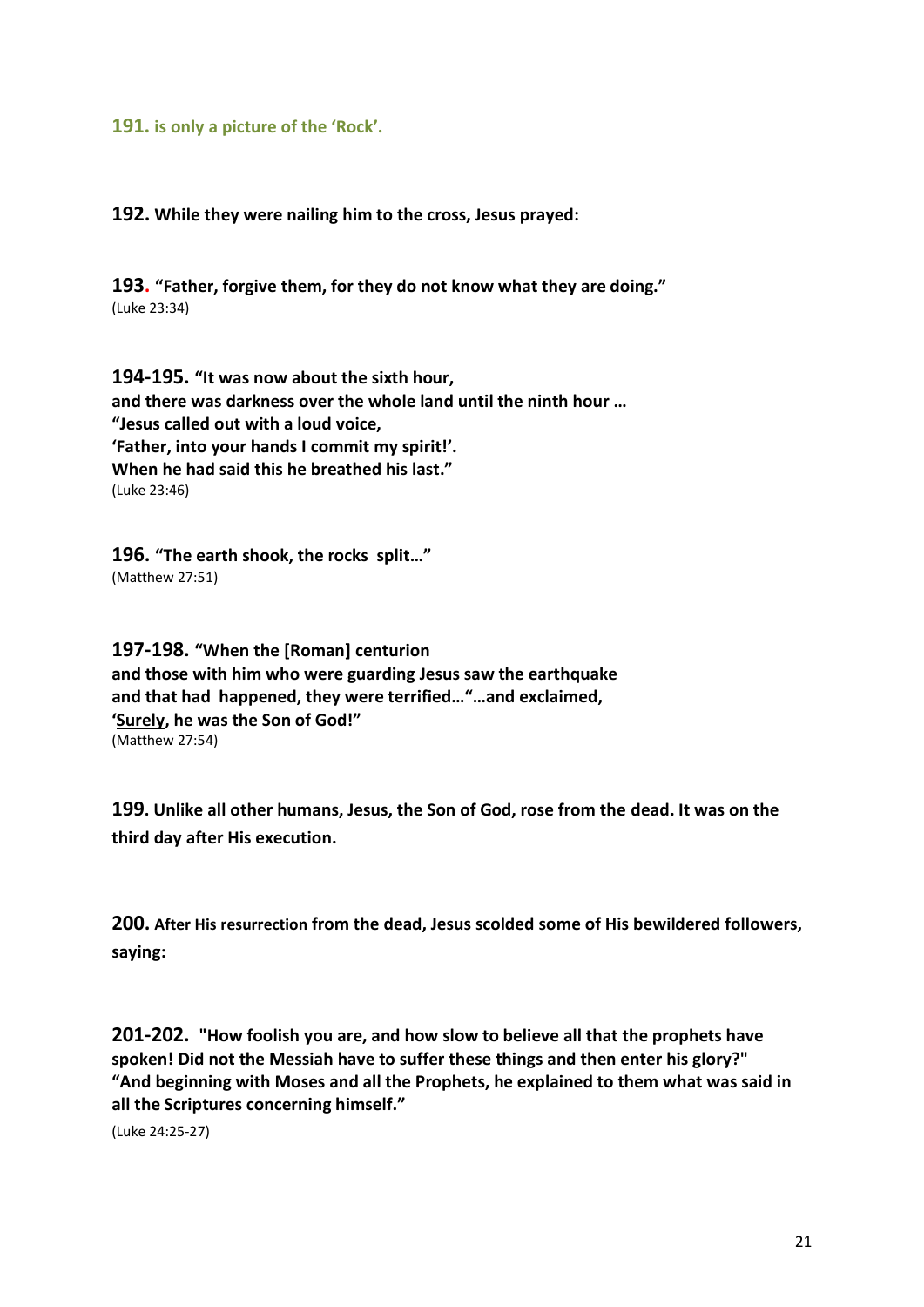**203. "This is what I told you while I was still with you: Everything must be fulfilled that is written about me in the Law of Moses, the Prophets and the Psalms." (**Luke 24:44)

**204-205. "This is what is written: The Messiah will suffer and rise from the dead on the third day…** 

**and repentance for the forgiveness of sins will be preached in his name to all nations."** (Luke 24:46,47)

**206-207. A couple of weeks later Jesus appeared to the Apostle John, and said to him: 'I am the Living One';**

**"I am the First and the Last.** 

**I was dead, and now look, I am alive for ever and ever! And I hold the keys of death and Hades** [that is Hell]**."** (Revelation 1:17,18)

**208. 39 days after his resurrection from the dead, before the very eyes of his followers, Jesus was taken up to heaven, and said:** 

**209-211. "All authority in heaven and on earth has been given to me. Therefore go and make disciples of all nations… baptizing them in the name of the Father and of the Son and of the Holy Spirit, and teaching them to obey everything I have commanded you. And surely I am with you always, to the very end of the age."** (Matthew 28:18-20)

**212. Jesus will return to this Earth, to take all his followers to be with him in heaven:**

**213-214. "Do not let your hearts be troubled. You believe in God; believe also in me.**

**"My Father's house has many rooms; if that were not so, would I have told you that I am going there to prepare a place for you?**

**"And if I go and prepare a place for you, I will come back and take you to be with me that you also may be where I am."** 

(John 14:1-3)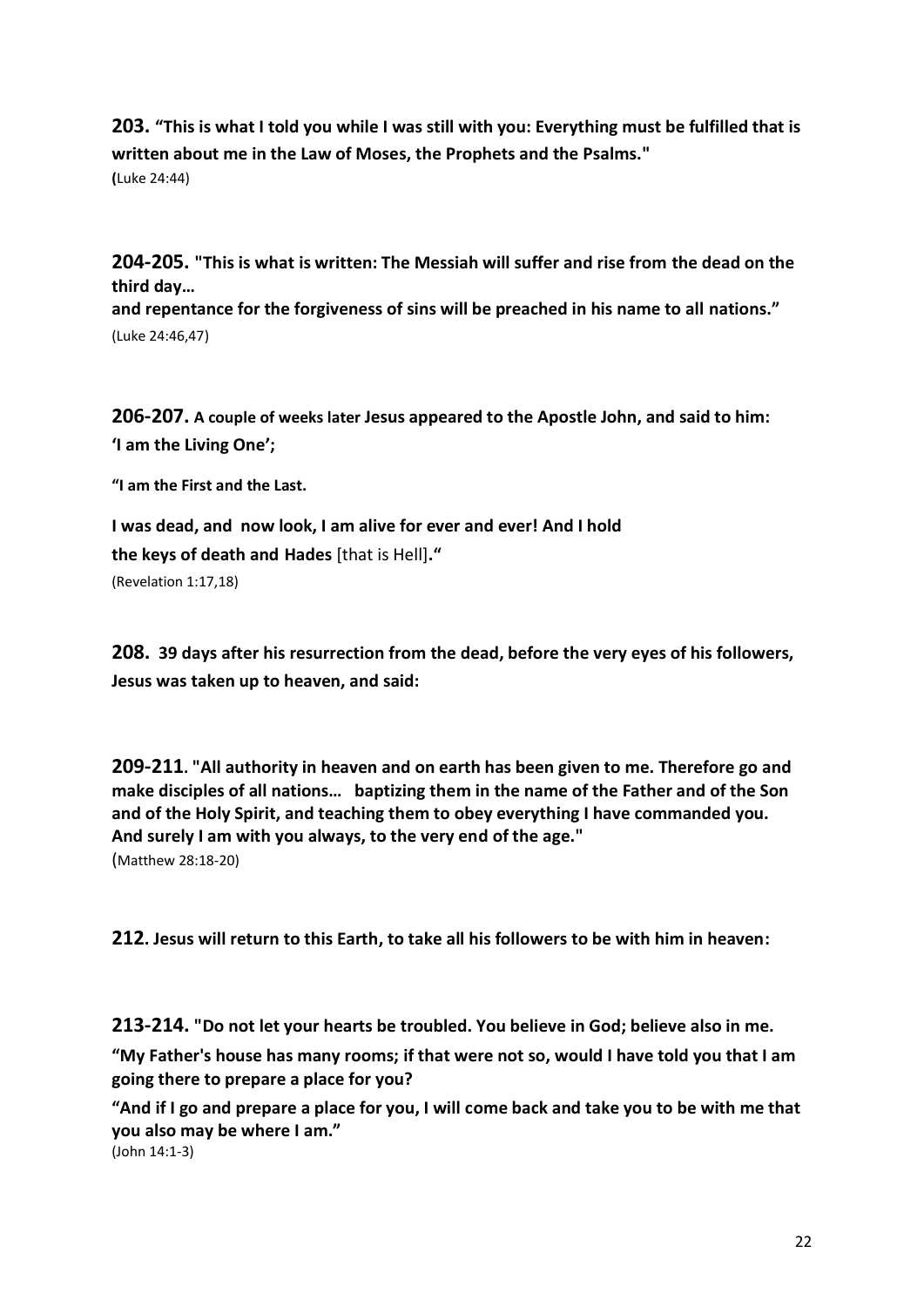**215. Now, THIS is of the utmost importance:** 

**216. Why we can trust Nabi Isa and his Message**

**217. For one, there are still thousands of Bible manuscripts in museums and libraries all over the world, that were written hundreds of years before Muhammad lived. Yet they do not differ in content from our Bibles today.** 

**218. Why don't those that claim that the Bible has been changed or corrupted tell us WHY, WHEN, WHERE, HOW, and BY WHOM the Bible was supposedly changed?**

**219. Another undeniable fact is that the most striking incidents in the Life of Jesus had been revealed by God to several Prophets, and were written down 400 - 1000 years BEFORE they happened.**

**220. To avoid misunderstanding: the Law that God gave to Moses, clearly identifies what and who a Nabi is, and what and who is not:** 

**221-223.** "**… you say in your heart, 'How shall we know the word which the LORD has not spoken?'— When a prophet speaks in the name of the LORD, if the thing does not happen or come to pass, that** *is* **the thing which the LORD has not spoken; the prophet has spoken it presumptuously; you shall not be afraid of him."** (Deut. 18:21-22)

**224. What does that tell us? - Only a Prophet of God can truly prophesy. When these prophecies are fulfilled, we know that the Message came from God.** 

**225. To predict foreseeable future is not prophecy. Neither is fortune-telling divine prophecy**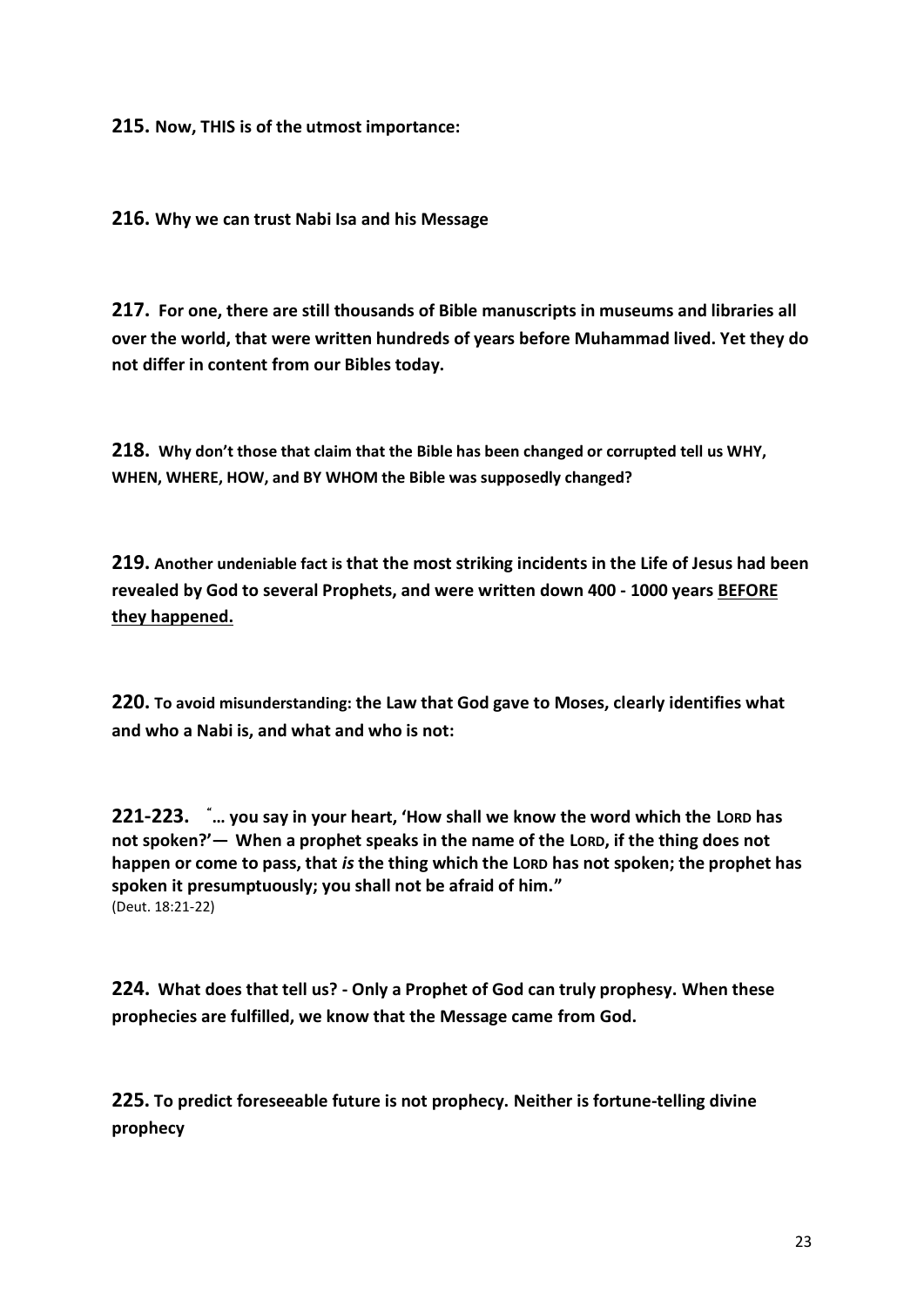**226. Although there are many more, let us look at just two or three of the prophecies, which God gave to His Messengers, foretelling the absolutely unique incidents in the life of Jesus: his coming, his crucifixion and death, and his resurrection from the dead:**

**227. "… the Lord Himself will give you a sign: Behold, the virgin shall conceive and bear a Son, and shall call His name Immanuel**." ('Immanuel', when translated means 'God with us') (Isaiah 7:14)

**228-229**. " **...to us a child is born, to us a son is given; and the government will be upon his shoulder. And his name will be called Wonderful, Counselor, Mighty God, Everlasting Father, Prince of Peace".** (Isaiah 9:6)

**230. How on earth can anyone foretell a death like that of Jesus, except God?**

**231-238. "He is despised and rejected by men, A Man of sorrows and acquainted with grief. And we hid, as it were, our faces from Him; He was despised, and we did not esteem Him.**

**"Surely He has borne our griefs And carried our sorrows; Yet we esteemed Him stricken, Smitten by God, and afflicted.**

**"But He** *was* **wounded for our transgressions,** *He was* **bruised for our iniquities; The chastisement for our peace** *was* **upon Him, And by His stripes we are healed.**

**"All we like sheep have gone astray; We have turned, every one, to his own way; And the LORD has laid on Him the iniquity of us all. He was oppressed and He was afflicted, Yet He opened not His mouth…**

**"He was led as a lamb to the slaughter, and as a sheep before its shearers is silent,**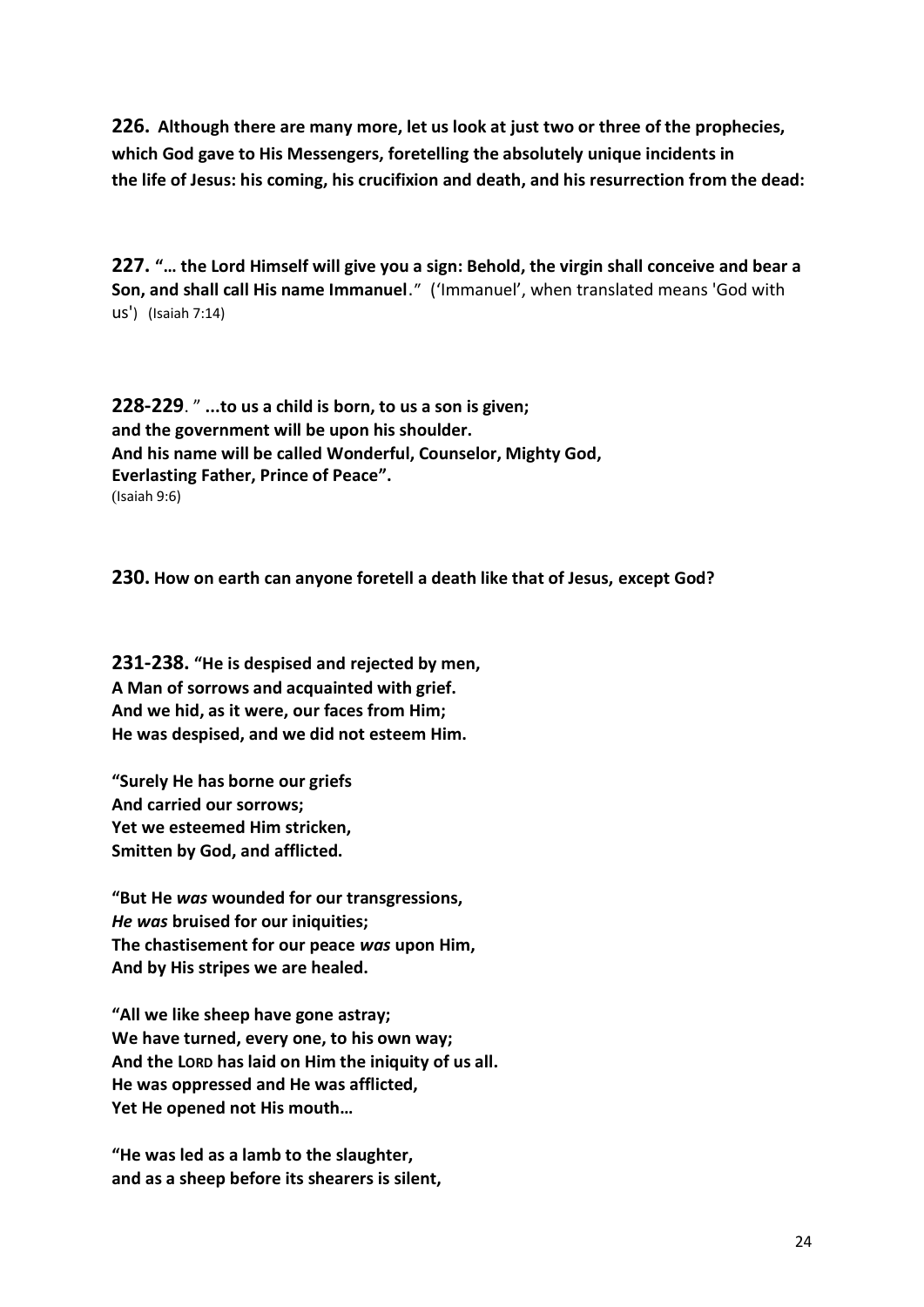**so he opened not his mouth.**

**"… He poured out His soul unto death…and He bore the sin of many, and made intercession for the transgressors.** (Isaiah 53: 3–12)

**239. It must have been God, who inspired King David to foretell the crucifixion of the Messiah Jesus 1000 years before it happened:**

**240-241. "My strength is dried up like a potsherd, and my tongue clings to my jaws; You have brought me to the dust of death. For dogs have surrounded me; The congregation of the wicked has enclosed me. They pierced my hands and my feet".** (Psalm 22:15-16)

**242. King David also prophesied the resurrection of the Messiah Jesus:**

**243. "…you will not abandon me to the realm of the dead, nor will you let your faithful one see decay".**  (Psalm 16:10)

**244. Maybe you have never read the Gospel narrative in the New Testament. In that case you might not even know how these Prophecies were fulfilled. To remedy that, we strongly recommend you read at least some extracts of it.**

**245. What the Qur'an says about the Message of Nabi Isa**

**246. We recall: Even though his Message is not quoted in the Qur'an, Nabi Isa, Jesus, is mentioned 25 times by name, and another 11 times by his title, al-Masih, meaning the Messiah. – Let us look at some:**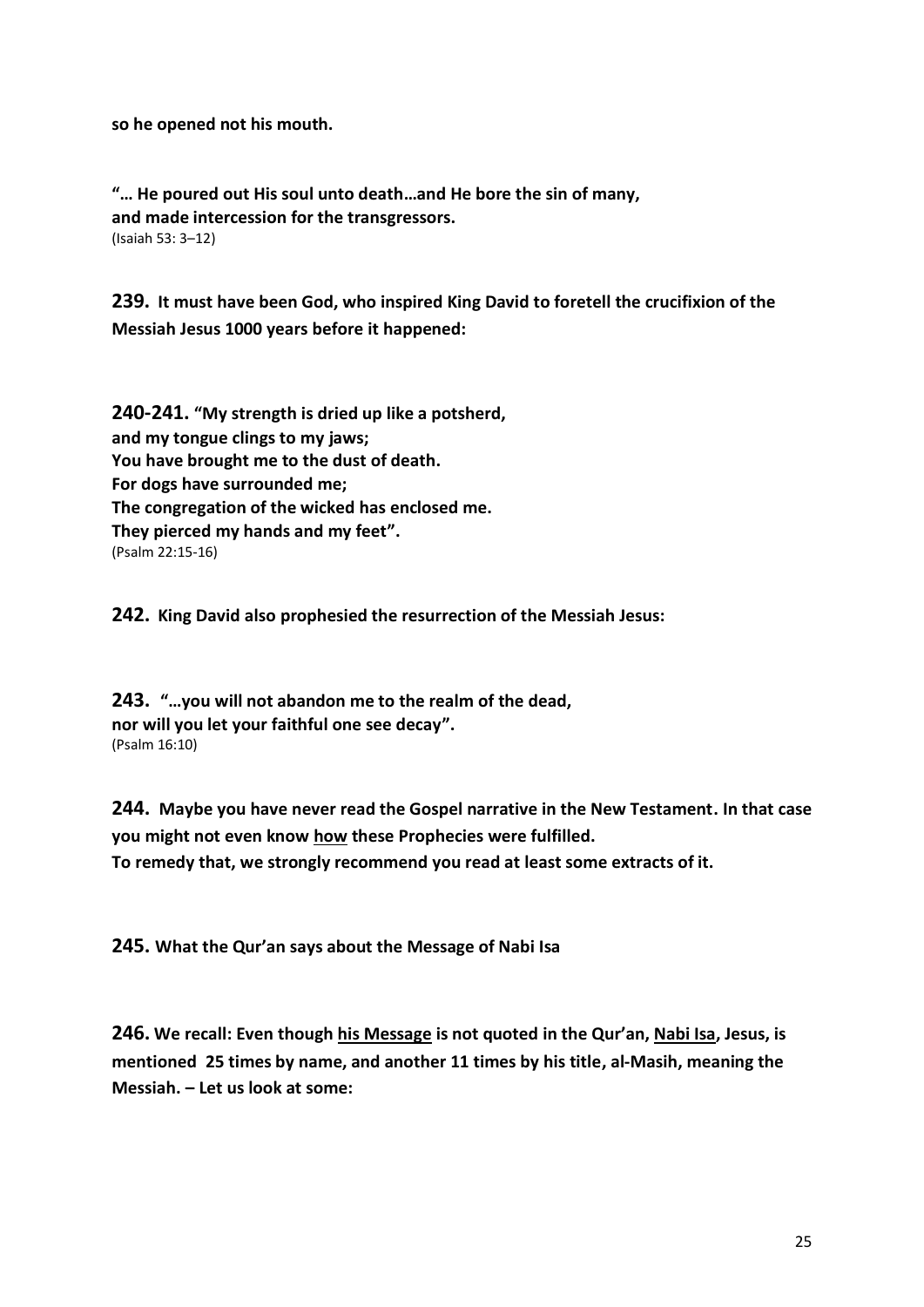**247 - 249. " 'O Mary! Allah giveth thee glad tidings, a Word from Him: his name will be Christ Jesus, the son of Mary, held in honour in this world and the Hereafter and of those nearest to Allah;**

**He shall speak to the people in childhood and in maturity. And he shall be of the righteous.'**

**"And (remember) her** [Mary] **who guarded her chastity: we breathed into her of our spirit, and We made her and her Son a Sign for all peoples."**  ( Surah 3:45-46; 21:91)

**250 - 252. "We believe in Allah - and the revelation given to us, and to Abraham, Ismail, Isaac, Jacob, and the Tribes, and that given to Moses and Jesus, and that given to (all) Prophets from their Lord: we make no difference between one and another of them: and we bow to Allah."** 

**"O People of the Book! ye have no ground to stand upon unless ye stand fast by the Law, the Gospel and all the revelation that has come to you from your Lord." It is the revelation that cometh to thee from thy Lord;**

**"If you were in doubt as to what We** [Allah] **have revealed unto thee** [Muhammad]**, then ask those who have been reading the Book** [the Bible] **from before thee.**  (Surah 2:136; 5:68; 10:94; 21:7)

**253. Would that mean that Muslim believers are expected to consult Christians and Jews, the People of the Book, about a** *corrupted* **message?**

**254. "No man can change the Words of Allah"**  (Surah 10:64 and 6:34)

**255. We look again at the Message of Nabi Isa:** 

**256. We found that his Message is out of** *this* **world, incredible, and to you probably unheard of.** 

**This was confirmed by the equally incredible and unique miracles, he performed.**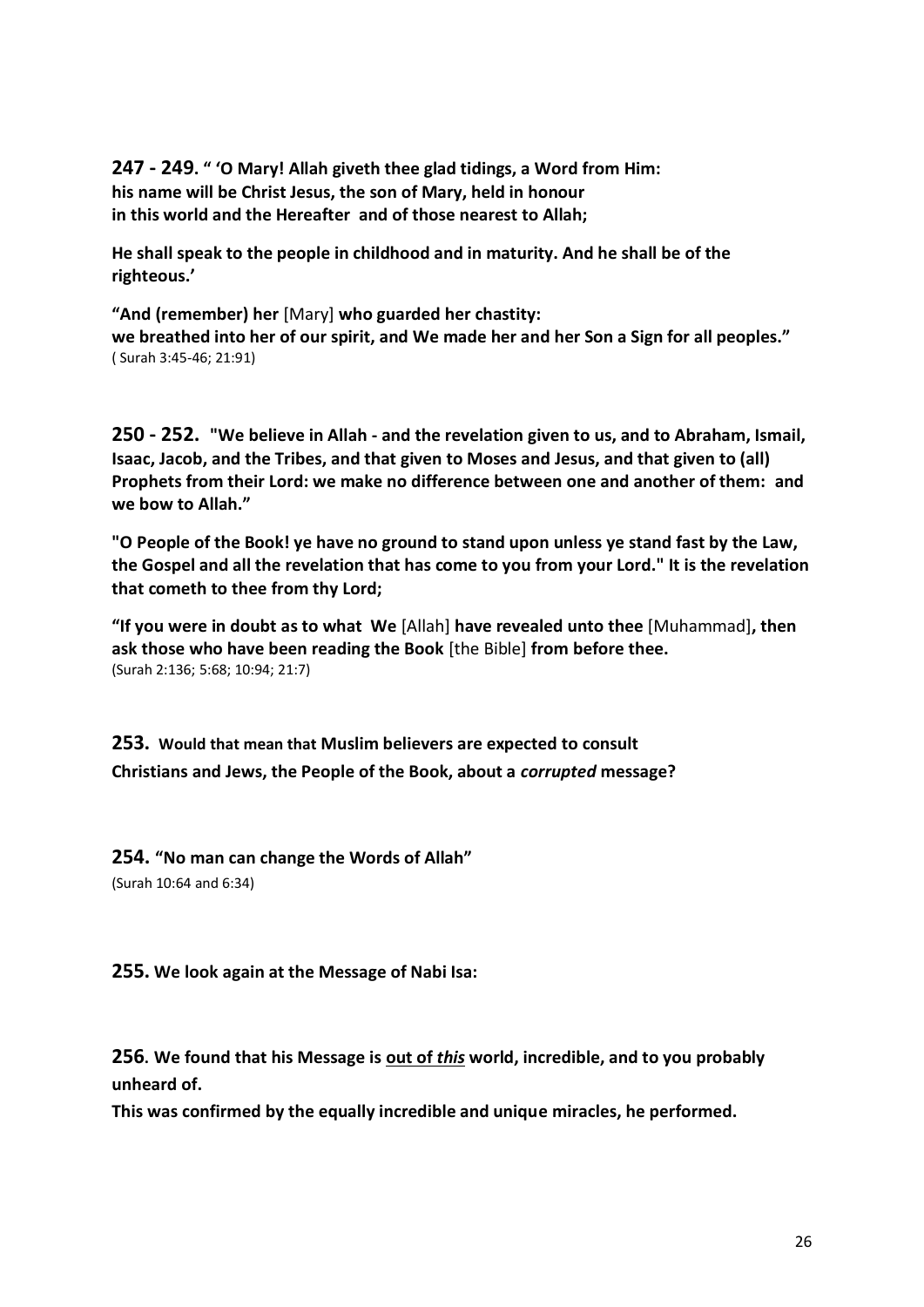**257. We also took a brief look at some of the absolutely amazing prophecies that were fulfilled in Jesus, an indisputable proof of the trustworthiness of the Message of Nabi Isa.**

**258. The Message of Nabi Isa makes us aware of the righteousness of God, the gravity of sin, and the judgment to come.** 

**259. But Nabi Isa also provides God's offer for our dilemma: In His mercy, compassion, and grace He offers us His pardon.**

**260. Once you become aware of who God** *really* **is, and his Magnitude, his Holiness and Righteousness, but also His Compassion and Love for you very personally – in spite of your certainly poor track record in God's Books…** 

**261. …what else can you do, but to let your heart truly worship Him, and, with a broken heart, cry out to God: LORD SAVE ME! The SAVIOUR is JESUS who said:**

**262. "I am the way and the truth and the life. No one comes to the Father except through me. If you really know me, you will know my Father as well."**  (John 14:6)

**263. "...He that comes to me I will never drive away."**  (John 6:37)

**264. I stand at the door and knock. If any of you hears my voice and opens the door, I will come in…"**  (Revelation 3:20)

**265. There is a beautiful thought and prayer recorded in the Bible, which you also could repeat:**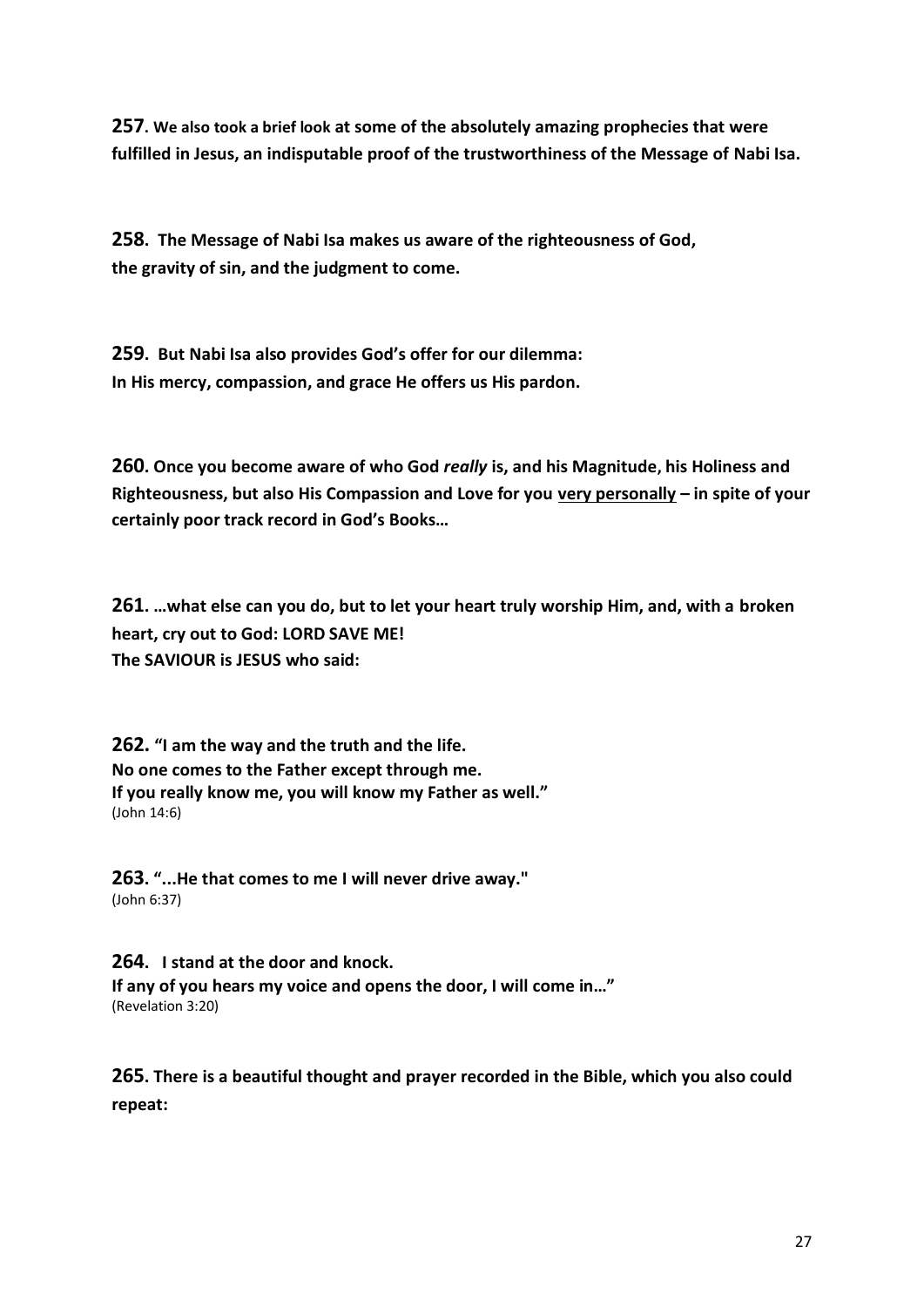**266. "Eye has not seen, nor ear heard, nor have entered into the heart of manthe things which God has prepared for those who love Him."**  (1. Cor. 2:9)

**267.** "**I pray that the eyes of your heart may be enlightened in order that you may know the hope to which he has called you, the riches of his glorious [eternal] inheritance…"**  (Eph. 1:18)

**268. Perhaps the eyes of your heart are already being enlightened as you discover who Nabi Isa, Jesus, the Messiah, truly is, and what he is offering to you.** 

**269. Why not pray a Psalm that King David (Dawood) also prayed?** 

**270 - 273.** "**Have mercy on me, O God, according to your unfailing love; according to your great compassion blot out my transgressions.**

**"Against you, you only, have I sinned and done what is evil in your sight… Hide your face from my sins and blot out all my iniquity. - Create in me a pure heart, O God…**

**"You do not delight in sacrifice, or I would bring it… My sacrifice, O God, is a broken spirit; a broken and contrite heart you, God, will not despise.** 

**"Wash away all my iniquity and cleanse me from my sin." (from Psalm 51)** 

**274. Ask God right now to forgive you for all that poisons your heart and mind, and dishonours God, who wants to live within you. Then pray that the Holy Spirit of God may fill and direct your thinking, speaking, and all you do.** 

**275. Get to really know God, and keep close to him in your mind. Remember, he revealed himself to us in Jesus so that we can better understand him.**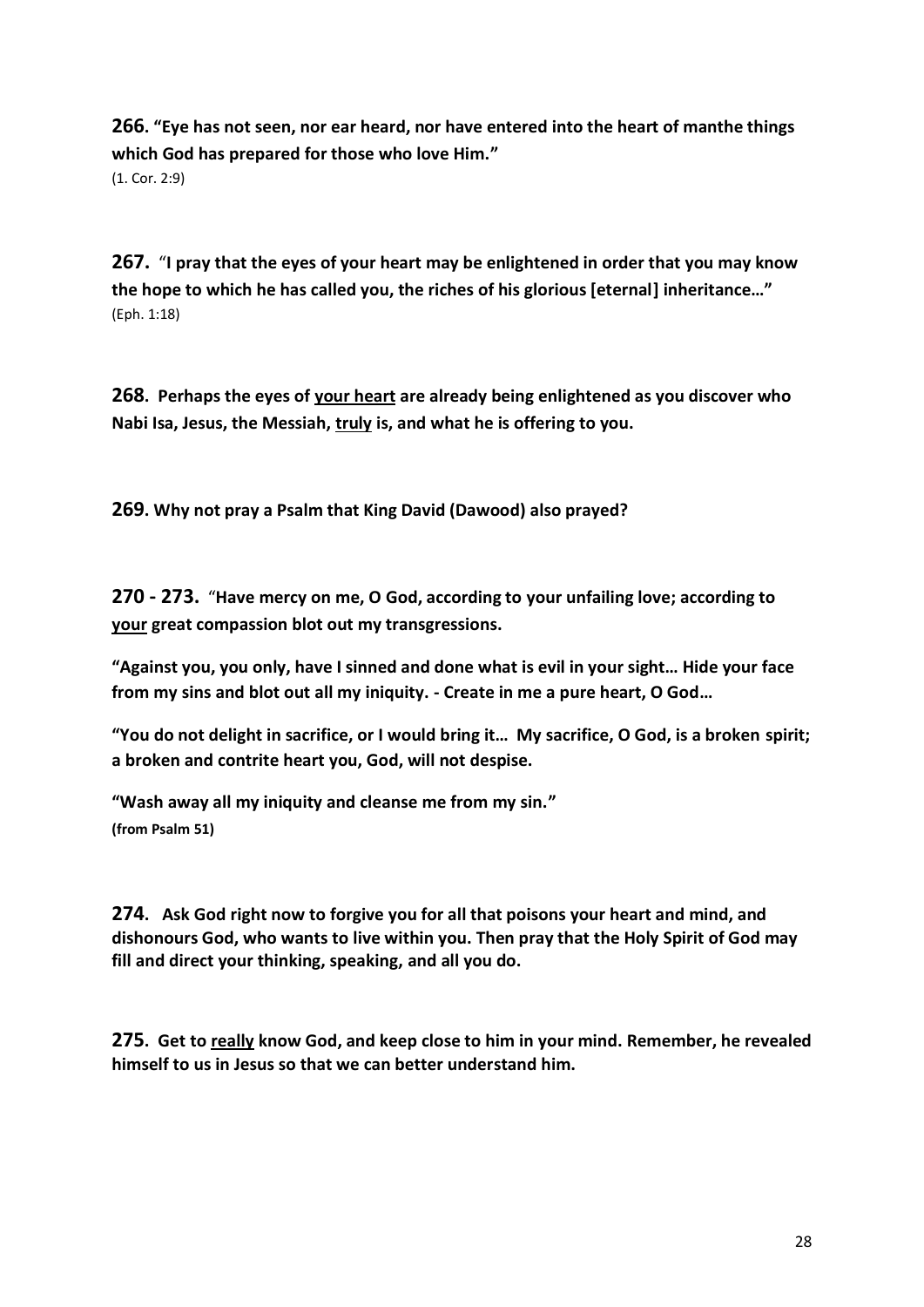**276. Study his Word diligently to get to know Him more and more. Endeavour to live a faithful and true life with and for God. Find a copy of a New Testament (which is part of the Bible) in your home language. You will find it in a book store or on the Internet.** 

**277. And then, find other believers. Share your faith with them. Benefit and learn from their experience with God. You** *will* **need assistance and encouragement.**

**278. Last not least, you need to build up a personal relationship with God. That happens by prayer that comes straight from your heart, and by the openhearted and faithful daily study of God's Word.**

**279. Remember: You will never be alone! Never ever forget what Jesus says to you:** 

**280. "Surely I am with you always, to the very end of the age."** 

(John 28:20)

**281. After having studied a central part of the Message of Nabi Isa, you want to know more about God and Jesus. You need to seek a personal relationship with him, by prayer that comes straight from your heart, and by the openhearted and faithful study of God's Word.**

**282. At the very end of this presentation you may download:** 

- **1. 'The Meesage of Nabi Isa (Text only)**
- **2. 'The New Testament (***Injil***)**
- **3. An Introduction to the Bible: 'For our time – In 100 pages through the Bible'**

**And**